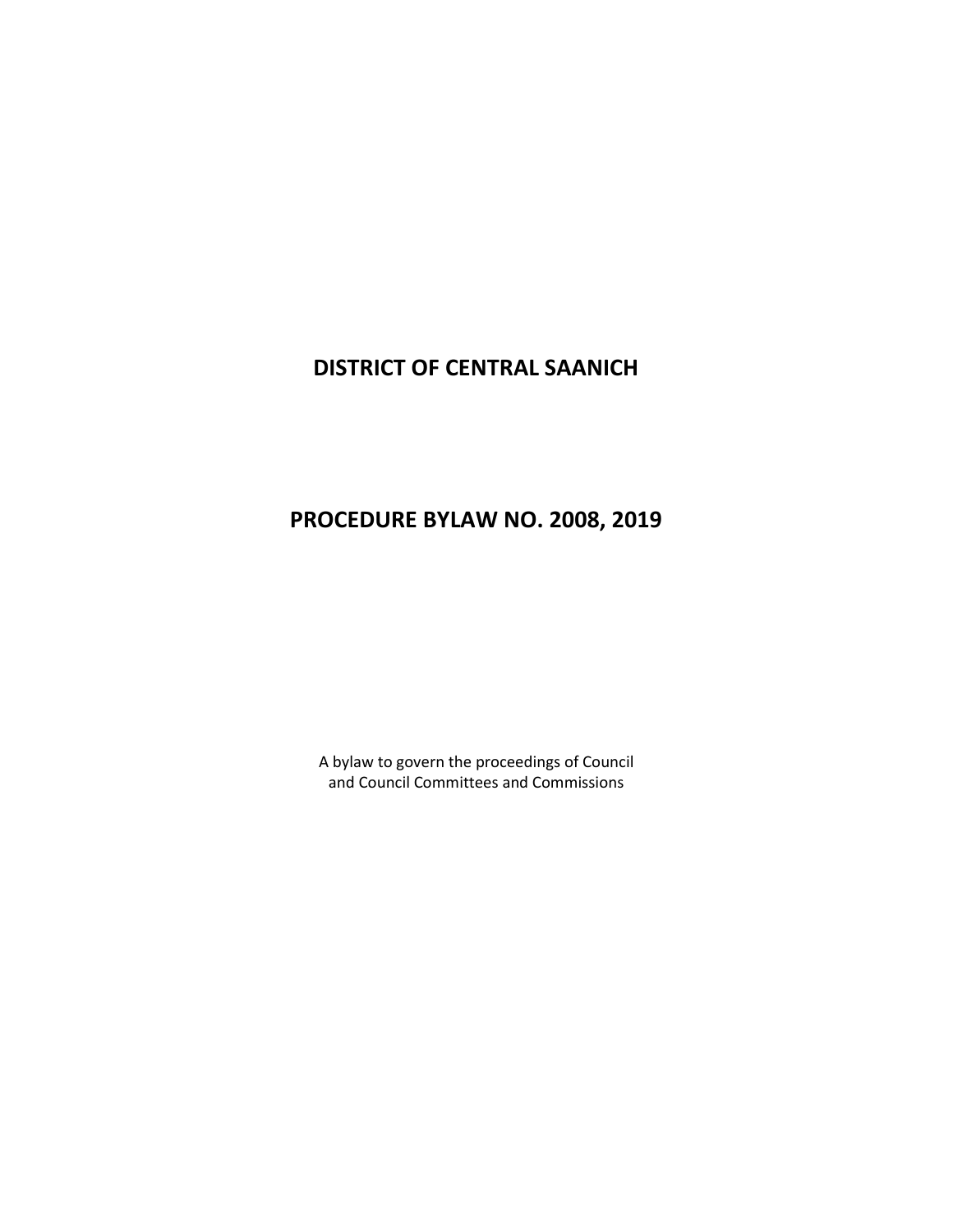# **TABLE OF CONTENTS DISTRICT OF CENTRAL SAANICH PROCEDURE BYLAW NO. 2008, 2019**

|                               | PART 1 - INTRODUCTIONNALL AND THE RESERVE TO A RESERVE THE RESERVE TO A RESERVE THE RESERVE THAT A RESERVE THE                       | $\overline{\mathbf{3}}$ |
|-------------------------------|--------------------------------------------------------------------------------------------------------------------------------------|-------------------------|
| $1_{-}$                       | <b>TITLE</b><br>3                                                                                                                    |                         |
| 2.                            | DEFINITIONS 4                                                                                                                        |                         |
| $\overline{3}$ $\overline{3}$ |                                                                                                                                      |                         |
|                               |                                                                                                                                      | $\overline{\mathbf{5}}$ |
| $4\degree$                    |                                                                                                                                      | 5                       |
| 5 <sup>1</sup>                |                                                                                                                                      | 6                       |
| 6                             |                                                                                                                                      |                         |
| 7.                            |                                                                                                                                      |                         |
| 8.                            | NOTICE OF COTW, COMMITTEE AND COMISSION MEETINGS_________________________________                                                    |                         |
| 9.                            |                                                                                                                                      |                         |
|                               | PART 3 - DESIGNATION OF MEMBER TO ACT IN PLACE OF MAYOR__________________________8                                                   |                         |
|                               | 10. ACTING MAYOR<br>8                                                                                                                |                         |
|                               |                                                                                                                                      | $\overline{9}$          |
|                               | 11. AGENDA<br><u> 1989 - Johann Stoff, deutscher Stoffen und der Stoffen und der Stoffen und der Stoffen und der Stoffen und der</u> | $\boldsymbol{9}$        |
|                               |                                                                                                                                      |                         |
| 13.                           | $\overline{\phantom{a}11}$<br>PUBLIC QUESTIONS <b>FULL ASSESS</b>                                                                    |                         |
| 14.                           | DELEGATIONS, PETITIONS, AND INVITED PRESENTATIONS ______________________________11                                                   |                         |
| 15.                           | CALLING MEETING TO ORDER<br>12                                                                                                       |                         |
| 16.                           |                                                                                                                                      |                         |
| 17.                           |                                                                                                                                      |                         |
| 18.                           |                                                                                                                                      |                         |
| 19.                           |                                                                                                                                      |                         |
| 20.                           |                                                                                                                                      |                         |
| 21.                           |                                                                                                                                      |                         |
| 22.                           |                                                                                                                                      |                         |
| 23.                           |                                                                                                                                      | 17                      |
| 24.                           |                                                                                                                                      | 18                      |
| 25.                           | RECONSIDERATIONNALLY AND ACCOMMENDATION                                                                                              | 19                      |
| 26.                           | <b>BYLAWS</b>                                                                                                                        | 20                      |
| 27.                           |                                                                                                                                      | 21                      |
| 28.                           |                                                                                                                                      |                         |
| 29.                           |                                                                                                                                      | $\frac{1}{23}$ 23       |
| 30.                           | APPOINTMENTS TO COMMITTEES AND OTHER APPOINTMENTS 23                                                                                 |                         |
| 31.                           | <b>GENERAL</b>                                                                                                                       | 24                      |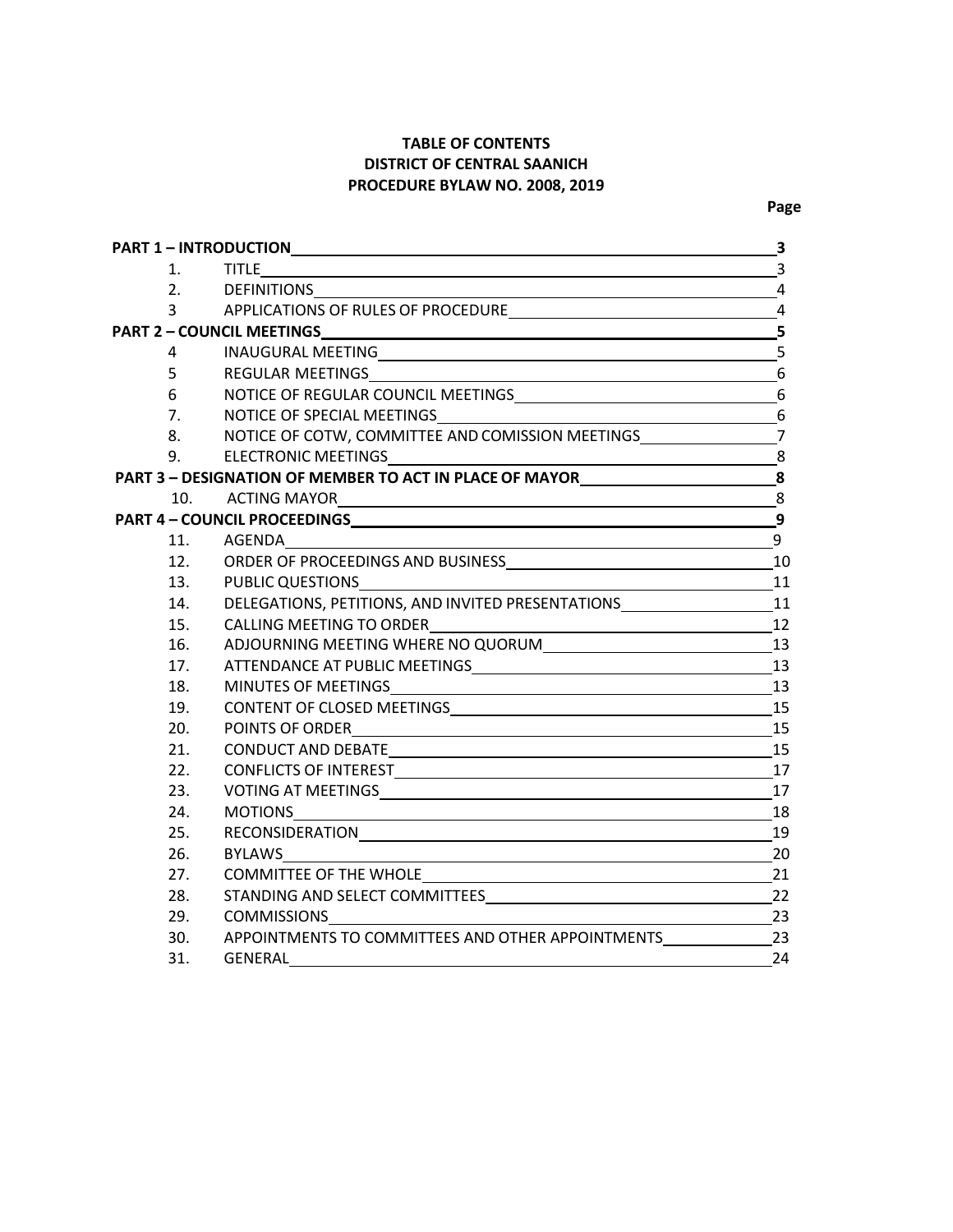# *THE CORPORATION OF THE DISTRICT OF CENTRAL SAANICH*

# **BYLAW NO. 2008, 2019**

# A Bylaw To Govern The Proceedings Of The District Of Central Saanich, And Its **Committees**

The Council of the District of Central Saanich enacts as follows:

# **PART 1 - INTRODUCTION**

## **1. TITLE**

1.1 This Bylaw shall be cited as the "Procedure Bylaw No. 2008, 2019".

#### **2. DEFINITIONS**

2.1 In this Bylaw:

**"Commission"** means a municipal commission established under section 143 of the *Community Charter*;

**"Committee"** means a standing, select, or any other body established by Council, but does not include COTW;

**"Corporate Officer"** means the officer of the District of Central Saanich assigned the corporate administration responsibilities of section 148 of the *Community Charter,* and includes that officer's designate;

**"COTW"** means the Committee of the Whole Council;

**"Council"** means the Mayor and Councillors of the District of Central Saanich;

**"Delegation"** means an individual or an organization addressing the Council, or COTW about a specific item on the agenda of a meeting that falls within the body's jurisdiction, but does not include those speaking to a bylaw for which a public hearing has been held or is scheduled;

**"DOCS"** means the District of Central Saanich;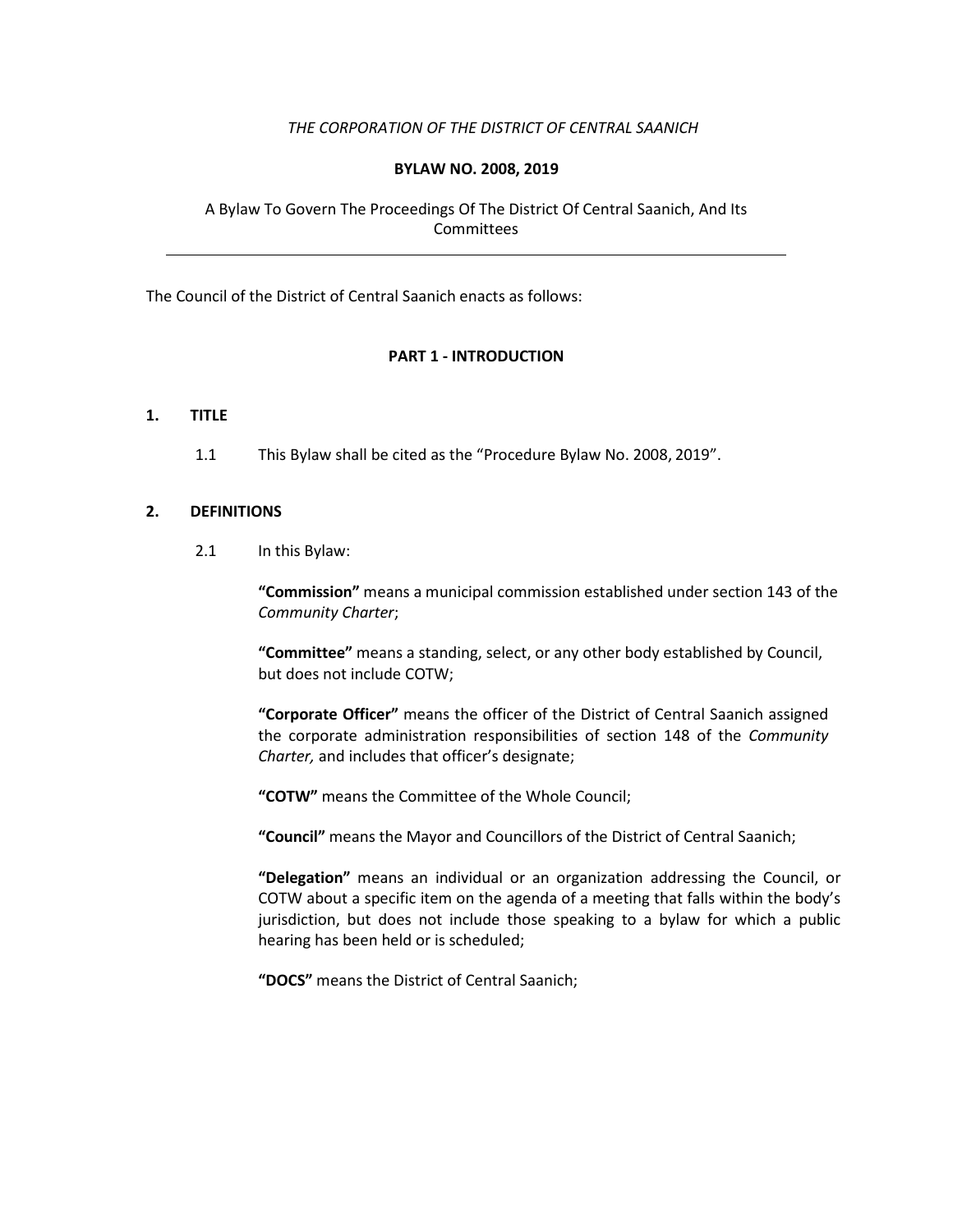**"DOCS Offices"** means the District of Central Saanich administration offices, located at 1903 Mount Newton Cross Road, Saanichton, BC;

**"DOCS Website"** means the information resource found at an internet address provided by the DOCS;

**"Late Item"** means an item received after noon on Wednesday prior to the Council or COTW meeting that:

- Relates to:
	- 1. Imminent danger or threat to public safety
	- 2. Legal issue of imminent importance
	- 3. An item of business on the posted agenda
- Is time sensitive and requires a Council decision before the next scheduled regular Council meeting

**"Mayor"** means the head and Chief Executive Officer of the DOCS;

**"Member"** means the Mayor or a member of Council; and

**"Public Notice Posting Place"** means either or both the digital display screen located on the main floor of the DOCS Offices and the DOCS Website.

2.2 Unless otherwise defined in this Bylaw, words used herein shall have the meanings defined in the *Community Charter* or the *Local Government Act,* as applicable.

## **3. APPLICATION OF RULES OF PROCEDURE**

- 3.1 Except where expressly stated, the provisions of this Bylaw govern the proceedings of Council, COTW, all Committees, and all Commissions, as applicable.
- 3.2 In cases not provided for under this Bylaw, the most current version of *Robert's Rules of Order* will apply to the proceedings of Council, COTW, Committees and Commissions, to the extent that those rules are:
	- (a) applicable in the circumstances; and
	- (b) not inconsistent with provisions of this Bylaw or the *Community Charter*.
- 3.3 No provision of this Bylaw relating to the procedures of Council shall be altered unless notice of the proposed amendment is given in accordance with the *Community Charter* [*procedure bylaws*].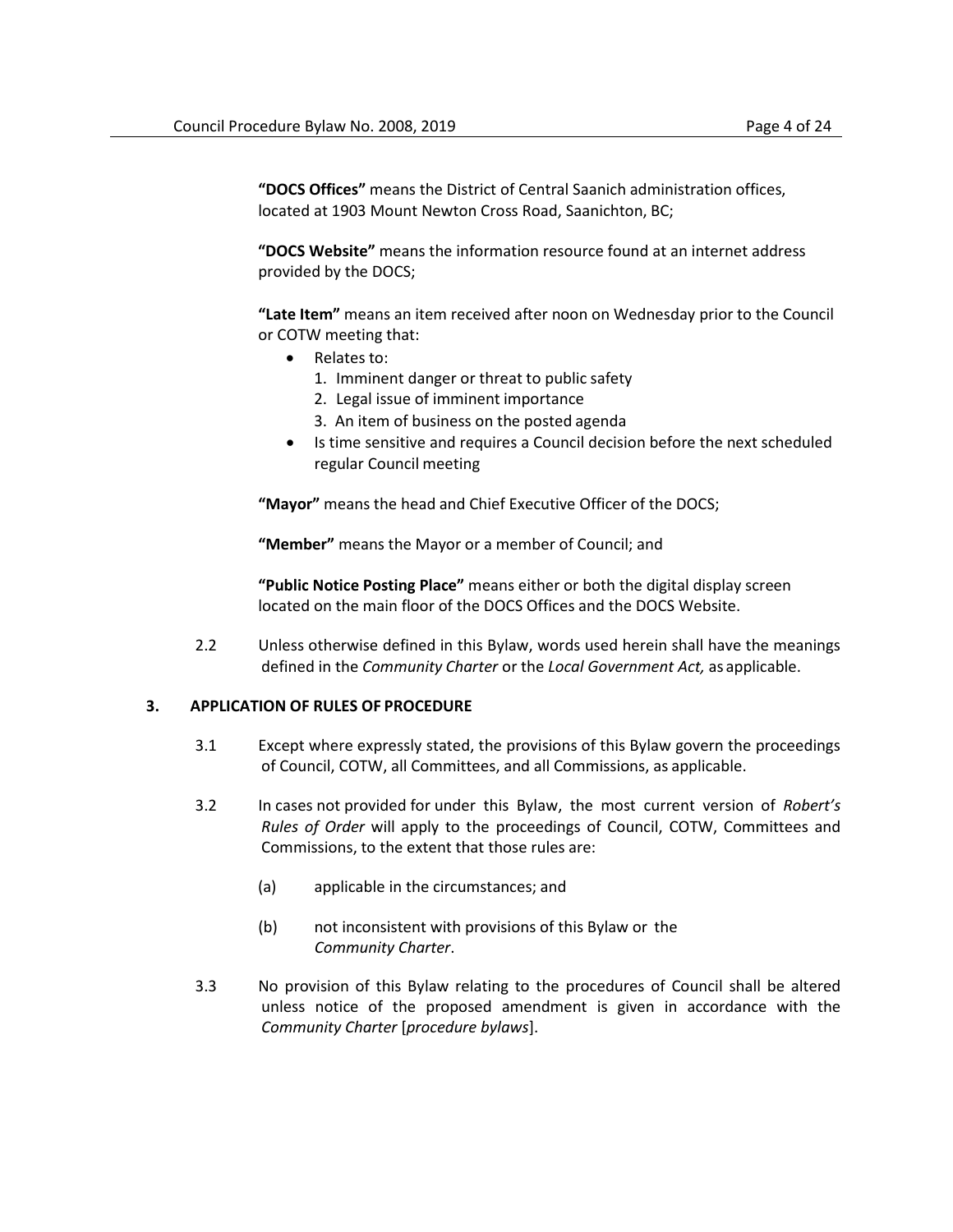## **PART 2 – COUNCIL MEETINGS**

#### <span id="page-4-0"></span>**4. INAUGURAL MEETING**

- 4.1 Following a general local election, the first regular Council meeting must be held on the first Monday in November in the year of the election.
- 4.2 If a quorum of Council Members elected at the general local election has not taken office by the date of the meeting referred to in section 4.1, the first Council meeting must be called by the Corporate Officer and held as soon as reasonably possible after a quorum has taken office.

## **5. REGULAR MEETINGS**

- 5.1 Regular Council meetings of the DOCS shall be held:
	- (a) on the days outlined in the annual "Schedule of Regular Council Meetings" adopted by Council prior to December 31 of each year for the following year;
	- (b) in the Council Chamber at the DOCS Offices, commencing at 7:00 p.m. or immediately following a public hearing if scheduled, unless otherwise determined by resolution of Council; and
	- (c) no longer than three (3) hours on the date scheduled for the meeting unless resolved by majority vote to proceed beyond that time.
- 5.2 Regular Council and COTW meetings will not be held:
	- (a) in weeks when UBCM and FCM conventions are held;
	- (b) in weeks when a statutory holiday falls on a Monday.
- 5.3 Regular Council meetings may:
	- (a) be cancelled by Council resolution, provided that two consecutive meetings are not cancelled; and
	- (b) be postponed to a different day, time and place by the Mayor, provided the Corporate Officer is given at least 2 days written notice.
- 5.4 At least twenty-four (24) hours before the cancelled or postponed meeting is scheduled to commence, the Corporate Officer must provide notice of the cancellation or postponement by:
	- (a) emailing the notice to all Members; and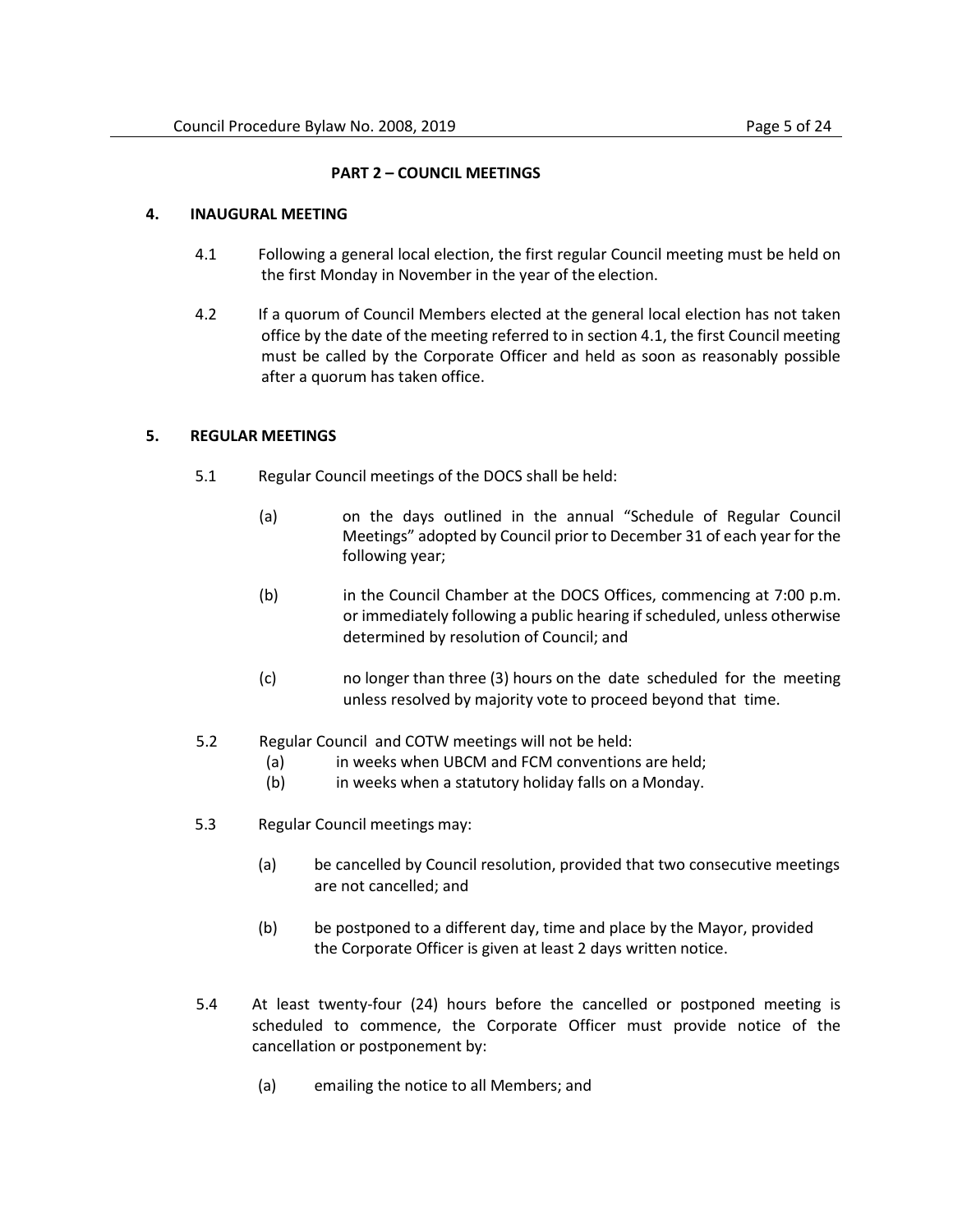(b) posting a notice at the Public Notice Posting Place.

## <span id="page-5-1"></span>**6. NOTICE OF REGULAR COUNCIL MEETINGS**

- 6.1 In accordance with section 127 of the *Community Charter* [*notice of council meetings*], Council must prepare annually a "Schedule of Regular Council Meetings" which includes the dates, times and places of regular Council meetings for the next year, and must:
	- (a) make the "Schedule of Regular Council Meetings" available to the public by posting it at the Public Notice Posting Place; and
	- *(b)* give notice of the availability of the "Schedule of Regular Council Meetings" in accordance with section 94 of the *Community Charter* [*requirements for public notice*]*.*
- 6.2 Where revisions are necessary to the "Schedule of Regular Council Meetings", the Corporate Officer must, as soon as practicable, post a notice at the Public Notice Posting Place which indicates any revisions to the date, time and place or cancellation of a regular Council meeting.
- 6.3 At least 24 hours before a regular meeting of Council, the Corporate Officer must:
	- (a) provide public notice of the time, place and date of the meeting by posting a copy of the notice and agenda at the Public Notice Posting Place; and
	- (b) send to each Member a copy of the notice and the agenda, at the place at which the Member has directed notices be sent.

# <span id="page-5-2"></span><span id="page-5-0"></span>**7. NOTICE OF SPECIAL MEETINGS**

- 7.1 Except where notice of a special Council meeting is waived by unanimous vote of all Council Members pursuant to section 127(4) of the *Community Charter* [*notice of council meetings*], at least twenty-four (24) hours before the special meeting is scheduled to commence, the Corporate Officer must provide notice of the time, place and date of a special Council meeting by:
	- (a) emailing all Members a copy of the notice and agenda
	- (b) posting a copy of the notice and agenda in Council chambers at the DOCS Offices;
	- (c) posting a copy of the notice and agenda at the Public Notice PostingPlace;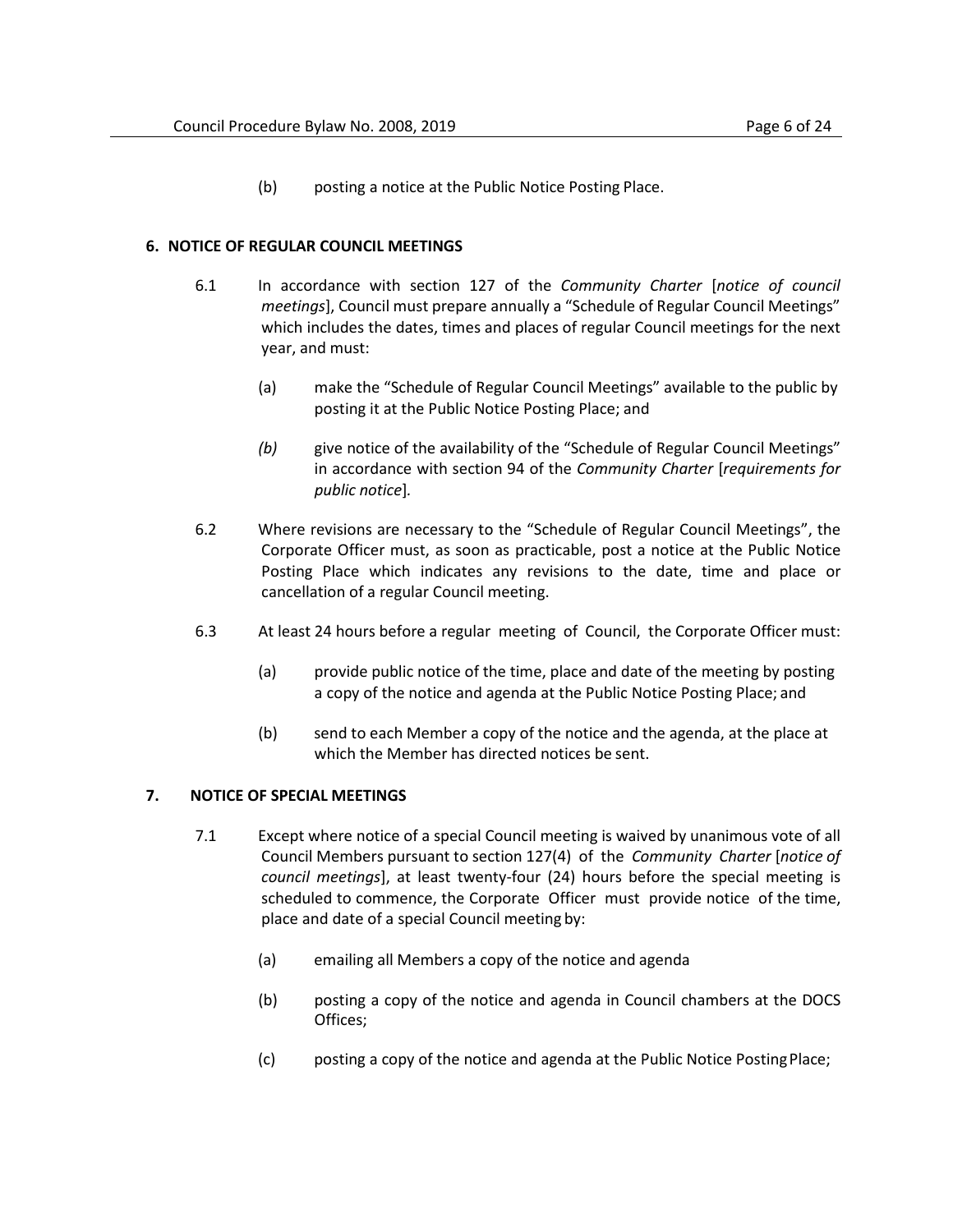and

7.2 The notice under sub[section 7.1 m](#page-5-0)ust describe in general terms the purpose of the meeting and must be signed by the Mayor or the Corporate Officer.

#### <span id="page-6-0"></span>**8. NOTICE OF COTW, COMMITTEE AND COMMISSION MEETINGS**

#### **Committee of the Whole**

- 8.1 At least twenty-four (24) hours before a meeting of a COTW, the Corporate Officer must:
	- (a) email all Members a copy of the notice and agenda
	- (b) provide public notice of the time, place and date of the meeting by posting a copy of the notice and agenda at the Public Notice Posting Place; and
	- (c) send to each Member a copy of the notice and agenda.
- 8.2 Sectio[n 8.1](#page-6-0) does not apply to a COTW meeting that is called during a Council meeting for which public notice has been given under Articles [6](#page-5-1) or [7](#page-5-2) [*Notice of Regular Meetings and Notice of Special Meetings*].
- 8.3 The notice in sectio[n 8.1](#page-6-0) must describe in general terms the purpose of the meeting and be signed by the Corporate Officer.
- 8.4 A COTW may cancel or postpone its scheduled meeting by providing the Corporate Officer with at least twenty four (24) hours notice, and upon receiving such notice, the Corporate Officer must provide notice of the cancellation or postponement by:
	- (a) emailing all Members; and
	- (b) posting a notice at the Public Notice Posting Place.

## **Committees and Commissions**

- 8.5 At least twenty-four (24) hours before a meeting of a Committee or Commission, the Department Head must:
	- (a) email all Members a copy of the notice and agenda
	- (b) provide public notice of the time, place and date of the meeting by posting a copy of the notice and agenda at the Public Notice Posting Place; and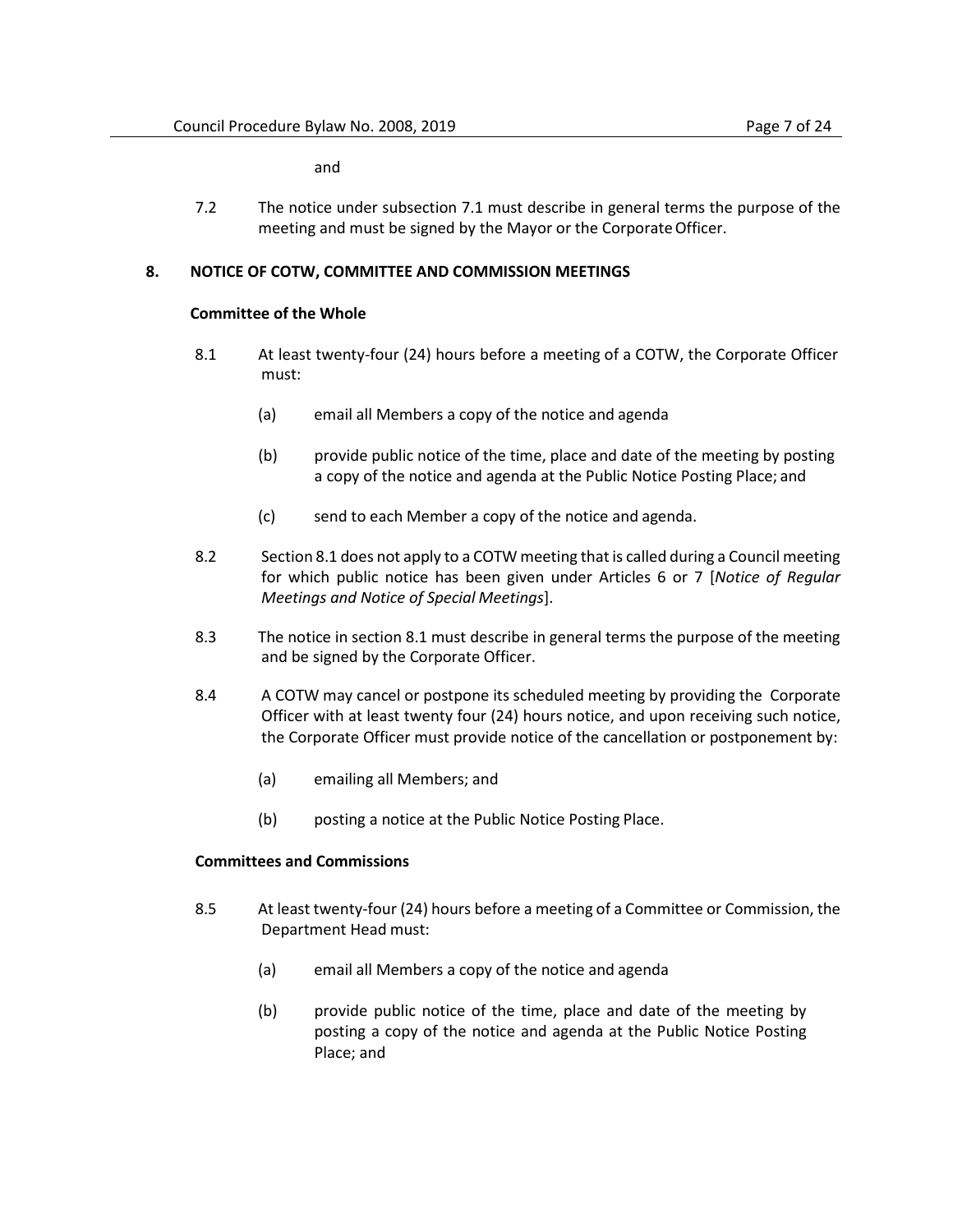- (c) send to each Member a copy of the notice and agenda.
- 8.6 The notice in section [8.5](#page-6-0) must describe in general terms the purpose of the meeting and be signed by the appropriate Department Head.
- 8.7 A Committee or Commission Chair may cancel or postpone its scheduled meeting by providing the appropriate Department Head with at least (24) hours notice and on receiving such notice, the Department Head must provide notice of the cancellation or postponement by:
	- (a) emailing all Members; and
	- (b) posting a notice at the Public Notice Posting Place.

#### **9. ELECTRONIC MEETINGS**

- 9.1 Provided the conditions set out in subsection 128(2) of the *Community Charter [electronic meetings and participation by members*] are met, a special meeting of Council, COTW or a Committee, except for closed meetings, may be conducted by means of electronic or other communication facilities.
- 9.2 A Member of Council or a Committee member who is unable to attend at a regular or special Council meeting or a regular or special Committee meeting, as applicable, may participate in the meeting by means of electronic or other communication facilities, and is deemed to be present at the meeting.
- 9.3 A Member of Council or Committee member participating in a meeting by means of electronic or other communication facilities must have received the agenda materials prior to the commencement of the meeting.
- 9.4 The person presiding at a special Council, Committee, or COTW meeting must not participate electronically. If the Mayor is the person participating by means of electronic or other communication facilities, the meeting shall be chaired by the acting Mayor unless the acting Mayor is not present in person, in which case, Council shall appoint another Member, from among those present in person, to chair the meeting.

#### **PART 3 – DESIGNATION OF MEMBER TO ACT IN PLACE OF MAYOR**

#### <span id="page-7-0"></span>**10. ACTING MAYOR**

10.1 At the Inaugural Meeting held pursuant to Article [4, a](#page-4-0)nd thereafter annually at the last regular meeting of Council each year, Council must appoint for the ensuing year one of its Member(s) to serve as acting Mayor to act in the place of the Mayor when the Mayor is absent or otherwise unable to act or when the office of the Mayor is vacant.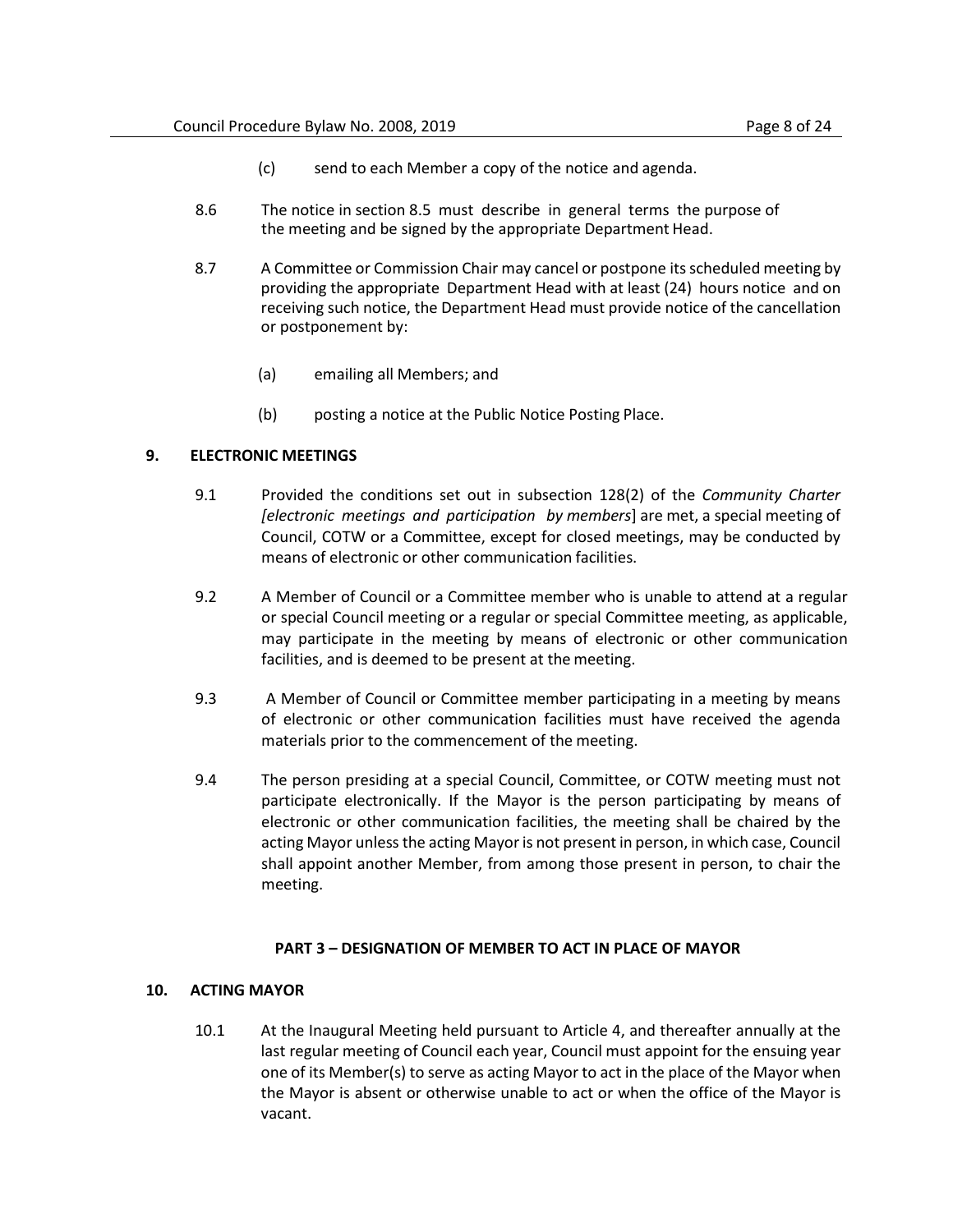- <span id="page-8-0"></span>10.2 If both the Mayor and the acting Mayor designated under section [10.1 a](#page-7-0)re absent from the Council meeting, the Members present must choose a Member to preside at the Council meeting.
- 10.3 The Member designated under sec[tion 10.1 o](#page-7-0)r section [10.2:](#page-8-0)
	- (a) must fulfil the responsibilities of the Mayor in his or her absence; and
	- (b) has the same powers and duties as the Mayor in relation to the applicable matter.

# **PART 4 – COUNCIL PROCEEDINGS**

## **11. AGENDA**

## **Regular Meetings**

- 11.1 Prior to each regular meeting of Council, the Corporate Officer must, in consultation with the Mayor and the Chief Administrative Officer, prepare an agenda setting out all the items for consideration at that meeting.
- 11.2 The deadline for submissions by Council, staff, and the public to the Corporate Officer of items for inclusion on the Council meeting agenda, except for items related to public hearings, is noon on the Wednesday preceding the Council meeting.
- 11.3 The Corporate Officer must make the agenda available by posting to the Public Notice Posting Place by noon on Friday prior to the meeting.
- 11.4 An item of business not included on the agenda must not be considered at a Council meeting unless introduction of the Late Item is approved by Council by a two-third vote of all Council Members present at the time Council considers approval of the posted agenda. If Council makes such a resolution, information pertaining to the Late Item must be distributed to Council members present.

## **Closed Meetings**

- 11.5 As required, prior to each closed meeting of Council, the Corporate Officer must prepare an agenda setting out all the items for consideration at that meeting.
- 11.6 At the commencement of a Council Members term in office, the Corporate Officer must provide each closed meeting agenda to those Members who have opted to receive agendas electronically in electronic format by posting the agenda on the DOCS's secure website, and each Member will have access to the agenda on the secure website with their unique computer userID and password during their term in office.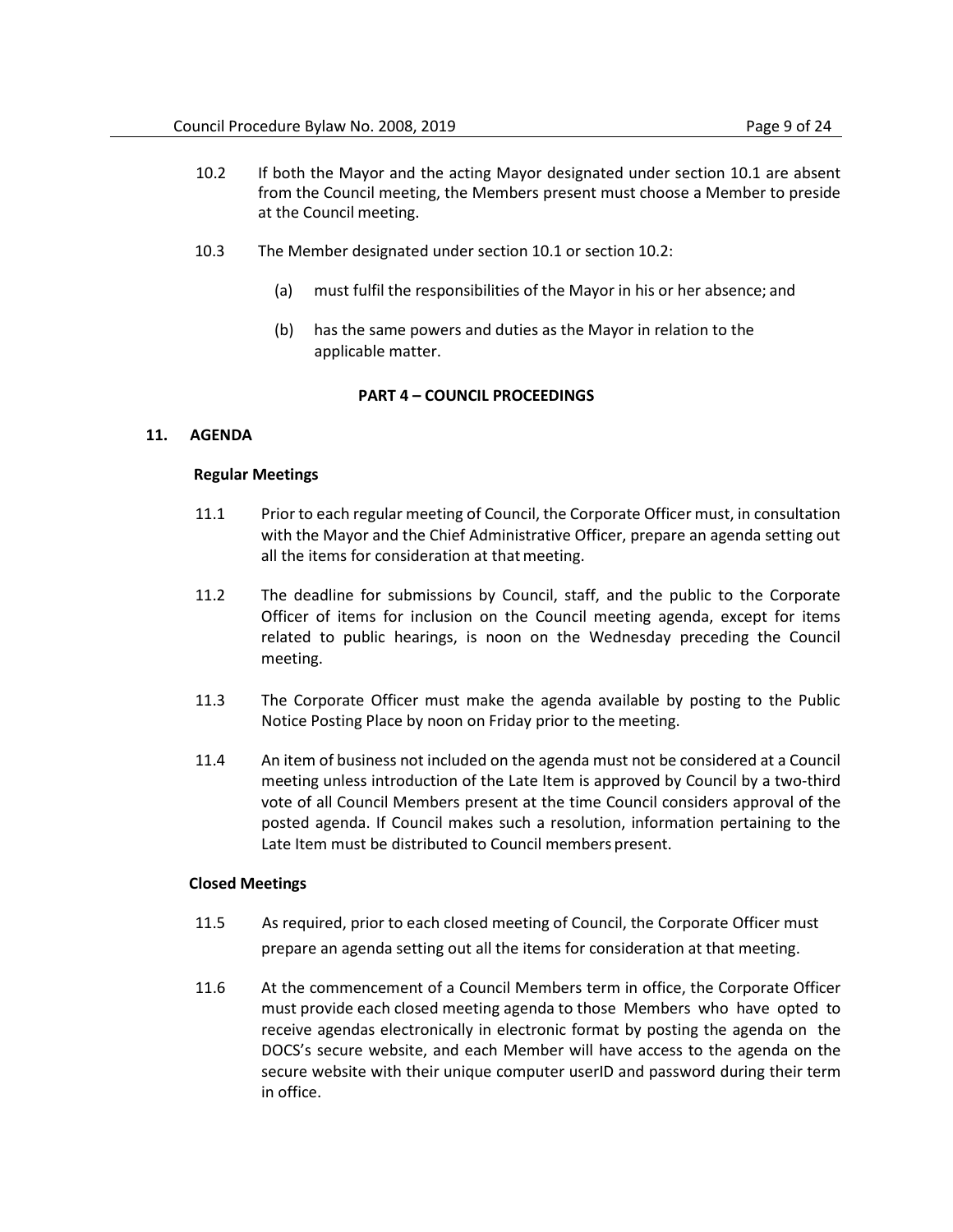- 11.7 Members must at all times ensure the security and confidentiality of their assigned userID and password, and must notify the Corporate Officer immediately should they misplace, lose or otherwise determine their userID and/or password has been comprised.
- 11.8 Members who have opted to receive paper copies of closed meeting agendas must return the paper copy of the agenda to the Corporate Officer at the end of the meeting to maintain confidentiality.

# <span id="page-9-0"></span>**12. ORDER OF PROCEEDINGS AND BUSINESS**

- 12.1 The order of business at all regular meetings of Council shall proceed asfollows:
	- Call to Order
	- Acknowledgement
	- Approval of Agenda
	- Adoption of Minutes
	- Business Arising from the Minutes (including motions and resolutions)
	- Rise and Report
	- Public Questions
	- Presentations/Petitions and Delegations
	- Correspondence (Action Required or Recommended)
	- Reports of Committees/Mayor's Report
		- COTW (Committee of the Whole)
		- All Other Committees of Council
		- Council Members Reports External Bodies
	- Staff Reports
	- **Bylaws** 
		- Other than Development Application Bylaws
		- Development Application Bylaws
	- Unfinished Business
	- New Business (Including Motions and Resolutions)
	- Correspondence (Receive for General Information)
	- Closed Meeting
	- Adjournment
- 12.2 The order of business at all closed meetings, whether regular or special, shall proceed as follows:
	- Call to Order
	- Approval of Agenda
	- Adoption of Minutes
	- Closed Meeting Matters (including motions and resolution)
	- Rise and Report
	- **Recess**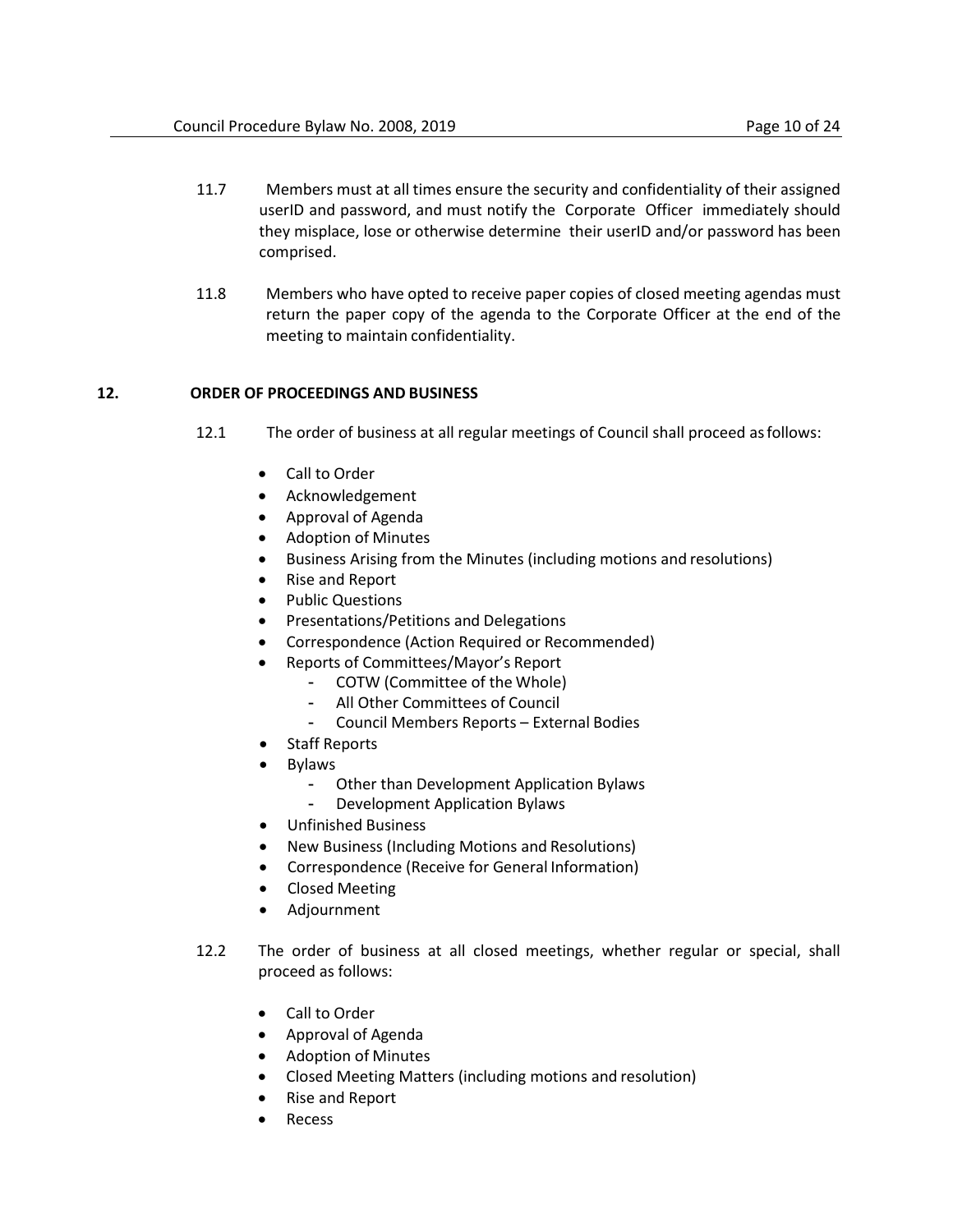12.3 A change to the order of business prescribed in this Articl[e 12 m](#page-9-0)ay only be made by unanimous resolution of Council.

## **13. PUBLIC QUESTIONS**

- 13.1 Members of the public wishing to address Council during the "Public Questions" sections of the agenda shall:
	- (a) begin their questions by providing the street name and their municipality of residence.
	- (b) limit their questions to no more than two (2) minutes, unless extended by unanimous resolution of Council;
	- (c) address their questions through the presiding Member and not to individual Members of Council or staff; and
	- (d) limit their questions related to matters in Section 14.3(a) of this bylaw.
	- (e) not be permitted to ask questions related to matters in Section 14.3(b) of this bylaw.
- 13.2 Members of Council, through the presiding Member, may question the individual who is addressing Council, but must not enter into debate with any member of the public or any other Council Member.

## **14. DELEGATIONS, PETITIONS, AND INVITED PRESENTATIONS**

#### **Delegations and Petitions**

- 14.1 Delegations may appear before Council only. Any Delegation wishing to appear before Council may do so provided that:
	- (a) they have submitted to the Corporate Officer a written request to be added to the agenda no later than noon at least ten days before the preferred meeting date; and
	- (b) the request has been approved by the Mayor and Council will be so advised.
- 14.2 A maximum of two (2) delegations are permitted at each Regular Council meeting.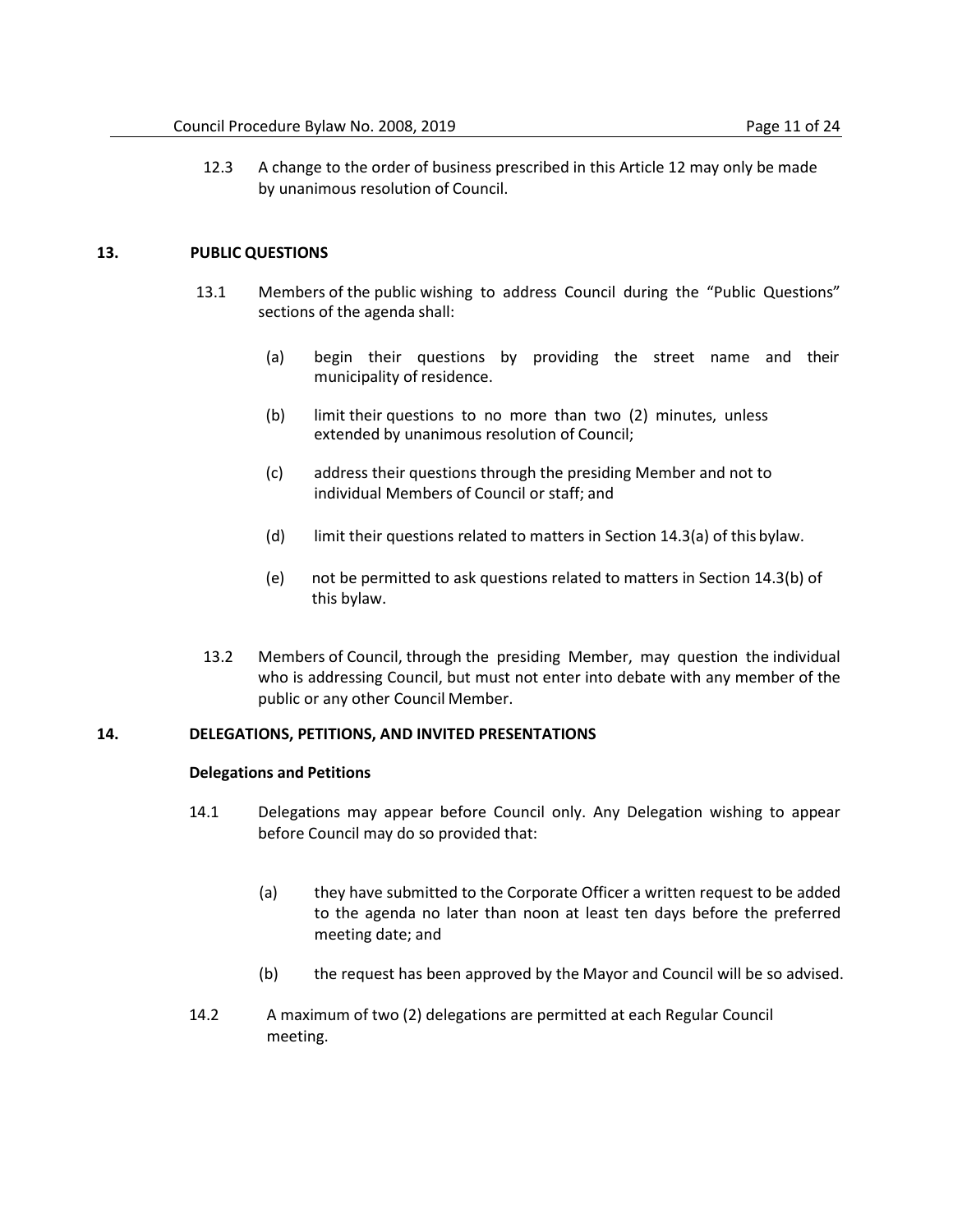- 14.3 The subject matter upon which a Delegation wishes to speak
	- (a) must be within the jurisdiction of Council
	- (b) must not be related to:
		- i. Bylaws where a public hearing is to be or has been held
		- ii. Matters subject to legal proceedings where a judgement has not been given
		- iii. Publicly tendered contractors or proposal calls that have not yet been awarded
		- iv. Staffing or labour relations matters
		- v. Applications, permits or licenses not yet considered by Council
		- vi. Information considered in closed meetings unless the information has been released
		- vii. Promotion of business
- 14.4 A member of the Delegation must be present at the meeting in order to answer questions from Council Members.
- 14.5 Each Delegation presentation at Council meetings shall be limited to ten (10) minutes unless a longer period is agreed to by a majority vote of those Council Members present.
- 14.6 Any electronic visual presentations used as part of a Delegation's address will count toward the time limit permitted for the Delegation.

## **Petitions**

14.7 Council may receive and hear a petition, only if the petition meets the requirements stipulated in the *Community Charter*.

## **Invited Presentations**

- 14.8 Council may invite a person, persons, or organization(s) to make a presentation to Council or COTW. Where time permits, the Corporate Officer must include on the meeting agenda the subject of the presentation and the designated speaker.
- 14.9 Where the meeting agenda includes correspondence from a person or organization, the presiding Member may invite the person or a representative of the organization to speak for a maximum of two (2) minutes and to respond to questions from Members, but only if approved by the unanimous resolution of Members present.

## **15. CALLING MEETING TO ORDER**

- 15.1 The quorum for a meeting of Council is four (4) Members of Council.
- 15.2 At the appointed time for commencement of the meeting, the Mayor or, in his/her absence, the acting Mayor, shall ascertain that a quorum is present before proceeding to the business of the meeting.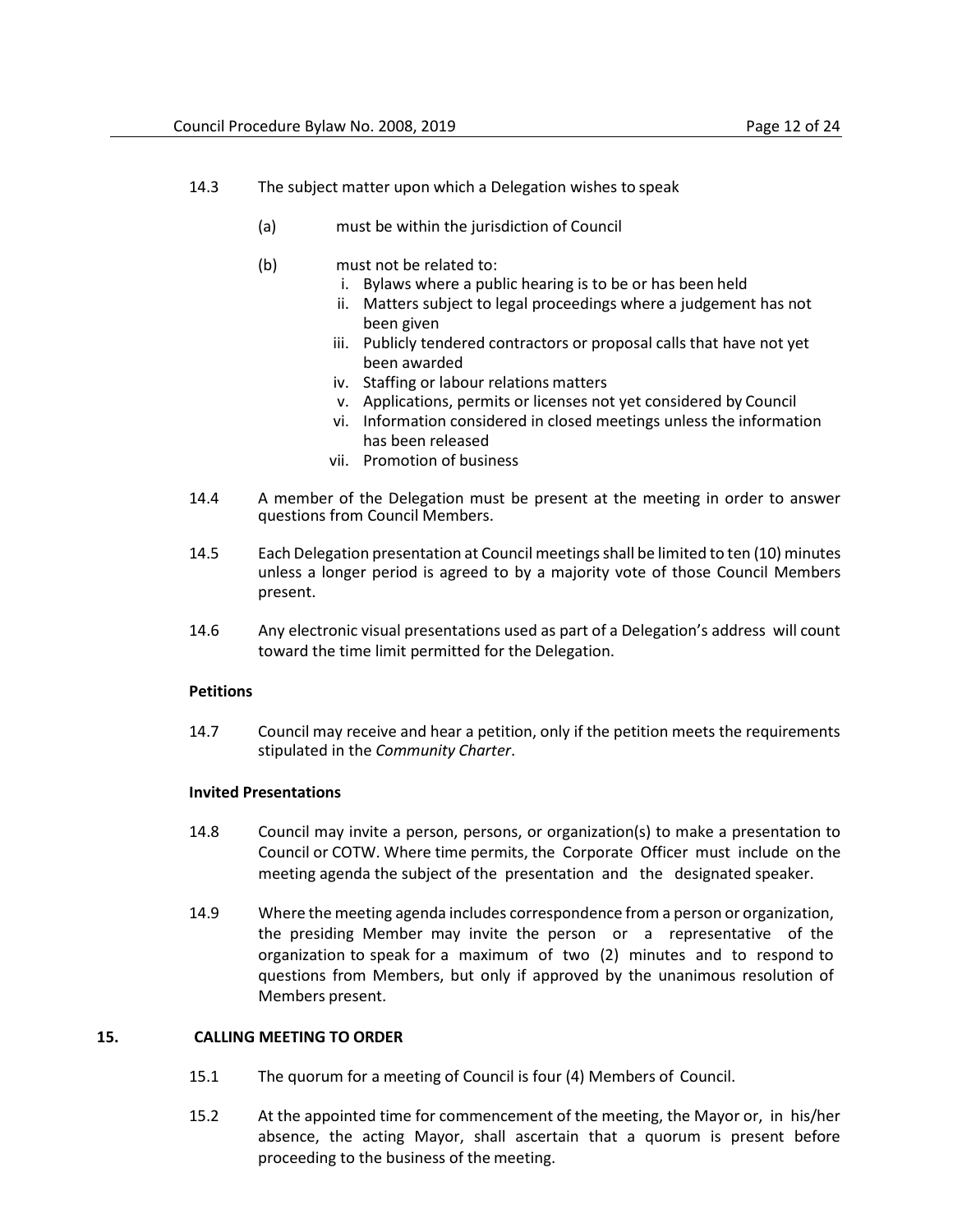15.3 If neither the Mayor nor the acting Mayor is present within fifteen (15) minutes after the time appointed for a meeting, the Corporate Officer shall ascertain that a quorum is present, and then call the Members to order, after which, Council shall appoint an acting chair pursuant to section [10.2](#page-8-0) to preside during the meeting or until the arrival of the Mayor or the actingMayor.

# **16. ADJOURNING MEETING WHERE NO QUORUM**

16.1 If a quorum has not been made within thirty (30) minutes after the appointed time for commencement of the meeting, the Corporate Officer must record the names of the Members then present and Council must stand adjourned until the next meeting.

# <span id="page-12-0"></span>**17. ATTENDANCE AT PUBLIC MEETINGS**

- 17.1 Except where the provisions of section 90 of the *Community Charter* [*meetings that may or must be closed to the public*] apply, all Council meetings must be open to the public.
- 17.2 Before closing a Council meeting or part of a Council meeting to the public, Council must pass a resolution in a public meeting in accordance with section 92 of the *Community Charter* [*requirements before a meeting is closed*], and such resolution must include the applicable subsection of section 90 under which the meeting or part is to be closed.
- <span id="page-12-1"></span>17.3 This Article 17 applies to meetings of bodies referred to in section 92 of the Community Charter, including, without limitation, all Committees, COTW, Commissions, and any body that, under the *Community Charter* or any other Act, may exercise the powers of the DOCS or its Council.
- 17.4 Despite section [17.1,](#page-12-0) the Mayor or presiding Member may expel or exclude a person from a Council meeting or meeting of a body listed in section [17.3](#page-12-1) of this bylaw, in accordance with section 133 of the *Community Charter [expulsion from meetings*].

## **18. MINUTES OF MEETINGS**

## **Adoption and Receipt of Minutes**

18.1 Council must adopt the minutes of all Council meetings, with or without amendments.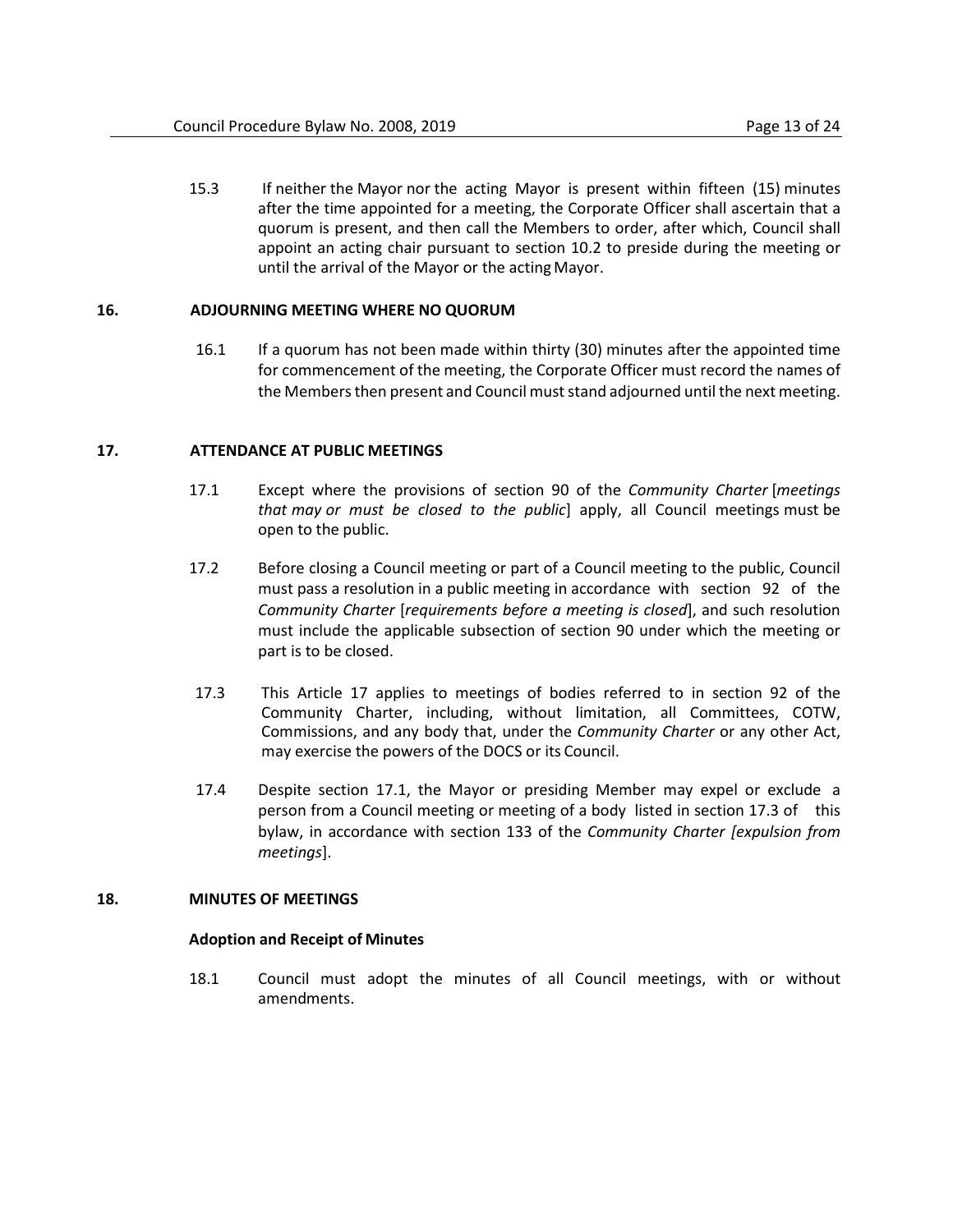#### **Recording and Certification of Minutes of Council**

- 18.2 Minutes of Council meetings must be kept by the Corporate Officer, and must be:
	- (a) concise and legibly recorded;
	- (b) certified by the Corporate Officer;
	- (c) signed by the Mayor, acting Mayor, chair or other person presiding at such meeting, or at the next meeting at which they are adopted.
- <span id="page-13-1"></span>18.3 Subject to sectio[n 18.4,](#page-13-0) and in accordance with section 97 of the *Community Charter*  [*other records to which public access must be provided*], minutes of the proceedings of Council must be open for public inspection at the DOCS Offices during regular office hours and shall be posted to the DOCS Website.
- <span id="page-13-0"></span>18.4 Section [18.3 d](#page-13-1)oes not apply to minutes of a Council meeting or part of a meeting from which persons were excluded under section 90 of the *Community Charter*  [*meetings that may be closed to the public*].
- 18.5 The names of the mover of motions will not be recorded in the minutes of Council, COTW, Commission and all other Committeemeetings.
- 18.6 The names of those who voted in the negative on a question shall be entered in the minutes.

#### **Minutes of COTW, Committees and Commissions**

- 18.7 Minutes of COTW, Committees and Commissions must be:
	- (a) concise and legibly recorded;
	- (b) signed by the chair presiding at the meeting and the appropriate Department Head; and
	- (c) delivered to the Corporate Officer.
- <span id="page-13-3"></span>18.8 Subject to sectio[n 18.9,](#page-13-2) and in accordance with section 97 of the *Community Charter*  [*other records to which public access must be provided*], minutes of the proceedings of COTW, Committee and Commissions must be open for public inspection at the DOCS Offices during regular office hours and shall be posted to the DOCS Website.
- <span id="page-13-2"></span>18.9 Sectio[n 18.8](#page-13-3) does not apply to minutes of a meeting or part of a meeting from which persons were excluded under section 90 of the *Community Charter* [*meetings that may be closed to the public*].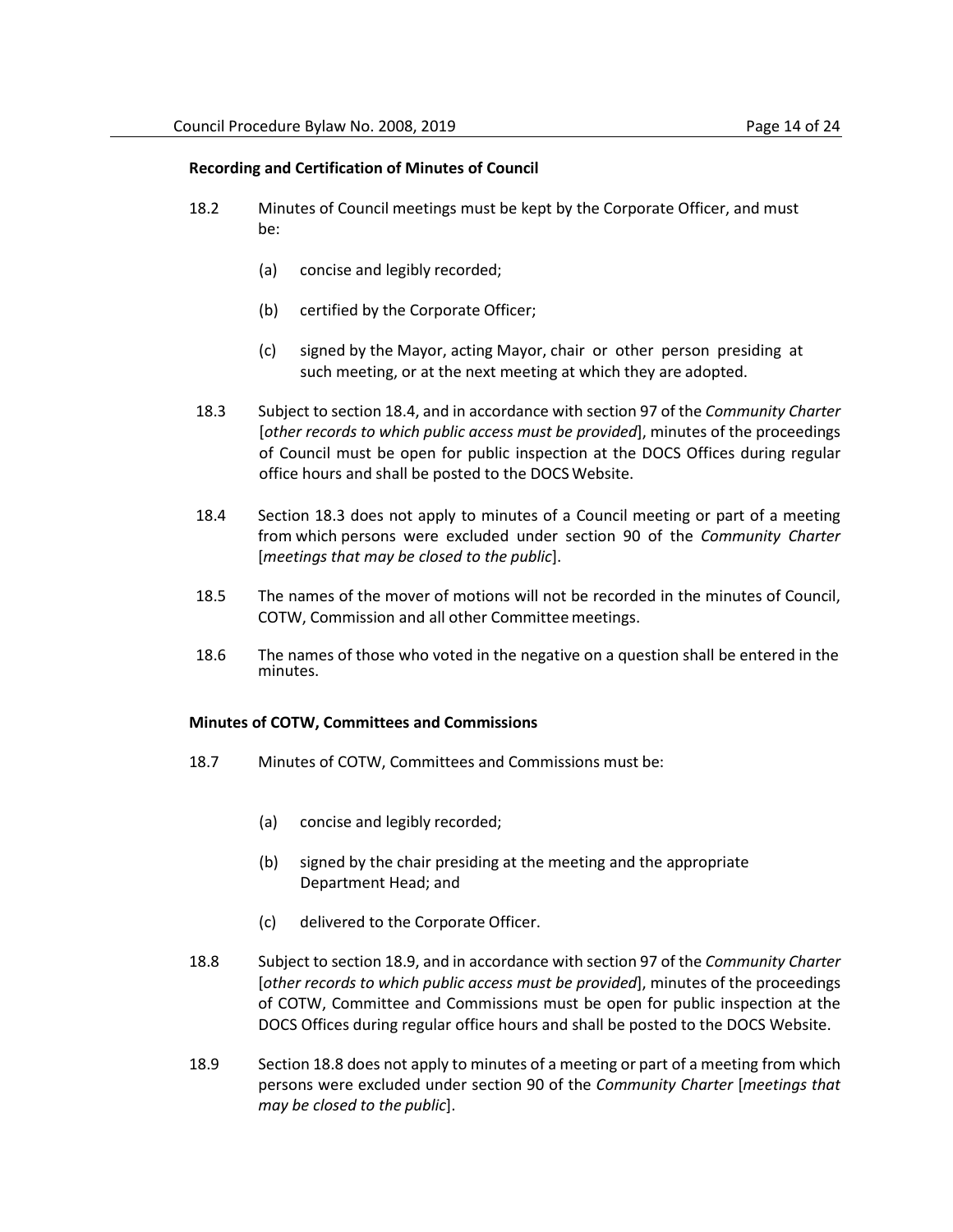# **19. CONTENT OF CLOSED MEETINGS**

- 19.1 No Member may disclose to the public the proceedings of a closed meeting, unless a resolution has been passed at the closed meeting to allow disclosure.
- 19.2 Minutes of a closed meeting shall be kept in the same manner as a regular meeting but shall not be filed with the minutes of regular meetings.
- 19.3 Council must not vote on the reading or adoption of a bylaw when its meeting is closed to the public.

# <span id="page-14-0"></span>**20. POINTS OF ORDER**

- 20.1 The Mayor's ruling on a point of order shall be based on rules of order, as stated in Article 3 of this Bylaw [*Application of Rules of Procedure*]. The ruling of the Mayor shall be subject to an appeal to Council without debate.
- 20.2 The Mayor shall have the discretion to call the question on completion of debate, and the Mayor shall then advise that the debate is closed. Following closure of debate, no Member shall speak further to the question.
- 20.3 If an appeal is taken from the decision of the Mayor, the question "Shall the Mayor be sustained?" shall be decided without debate by a simple majority of the Members present (exclusive of the Mayor) and in the event of the votes being equal, the question shall pass in the affirmative. The names of the Members of Council voting for or against the question shall be recorded in the minutes.
- 20.4 If the Mayor refuses to put the question "Shall the Mayor be sustained?" Council shall appoint the acting Mayor or, in his/her absence, one of the Members, to preside temporarily in lieu of the Mayor. The Member so appointed, shall proceed in accordance with section [20.1.](#page-14-0)
- 20.5 Subject to sectio[n 20.1,](#page-14-0) the Mayor shall vote at the same time as the other Members of Council.
- 20.6 All questions shall be decided by a vote on the motion.
- 20.7 A tie vote on a motion to appeal the decision of the Chair is passed in the affirmative.

# **21. CONDUCT AND DEBATE**

- 21.1 No Member shall speak until recognized by the presiding Member.
- 21.2 Members shall address the presiding Member by that person's title of Mayor, acting Mayor or chair and shall refer to each other as the Mayor or Councillor, as the case may be.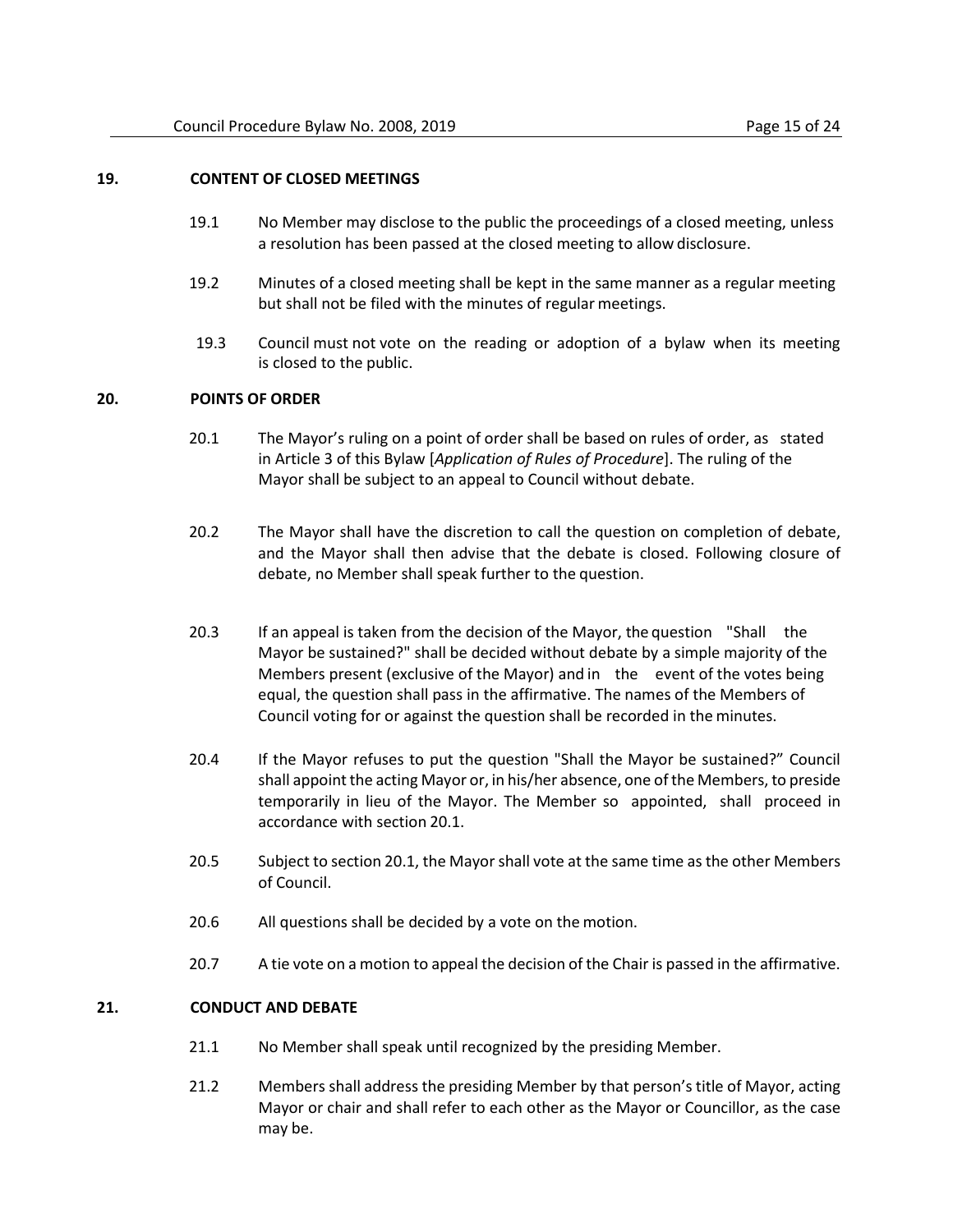- 21.3 When two (2) or more Members wish to speak at the same time, the presiding Member shall name the Member who is to have the floor. No Member shall interrupt a person speaking except to raise a point of order.
- 21.4 The presiding Member shall at all times conduct the manner and order of speaking so that all sides of the question may be as fully presented as the circumstances warrant, and shall further ensure that each Member is allowed an equal opportunity to speak.
- 21.5 A matter of privilege (a matter dealing with the rights or interests of Council as a whole or of a Member personally) may be raised at any time and shall be dealt with before resumption of business.
- 21.6 Debate shall be strictly relevant to the question before the meeting.
- 21.7 Members speaking at a Council meeting:
	- (a) must use respectful language;
	- (b) must not use offensive gestures or signs;
	- (c) must speak only in connection with the matter being debated;
	- (d) must not speak beside the question or reflect upon any vote of Council except for the purpose of moving that such vote be reconsidered;
	- (e) must not leave their seat or make any noise or disturbance while a vote is being taken and until the result is declared; and
	- (f) must adhere to the rules of procedure established under this Bylaw and to the decisions of the presiding Member and Council in connection with the rules and points of order.
- 21.8 A Member may not speak to a question, or speak in reply, for longer than ten (10) minutes, without leave of Council.
- 21.9 A Member may not speak more than once in connection with the same question without leave of the presiding Member, except in explanation of a material part of his or her remarks which may have been misunderstood, but in such cases, the Member shall not be permitted to introduce any new matter.
- 21.10 After a question is finally put by the presiding Member, no Member shall speak to the question, nor shall any other motion be made until after the result of the vote has been declared. The decision of the presiding Member as to whether the question has been finally put shall be conclusive.
- 21.11 If the Mayor desires to take part in the debate, the Mayor shall call upon the Acting Mayor to take the Chair.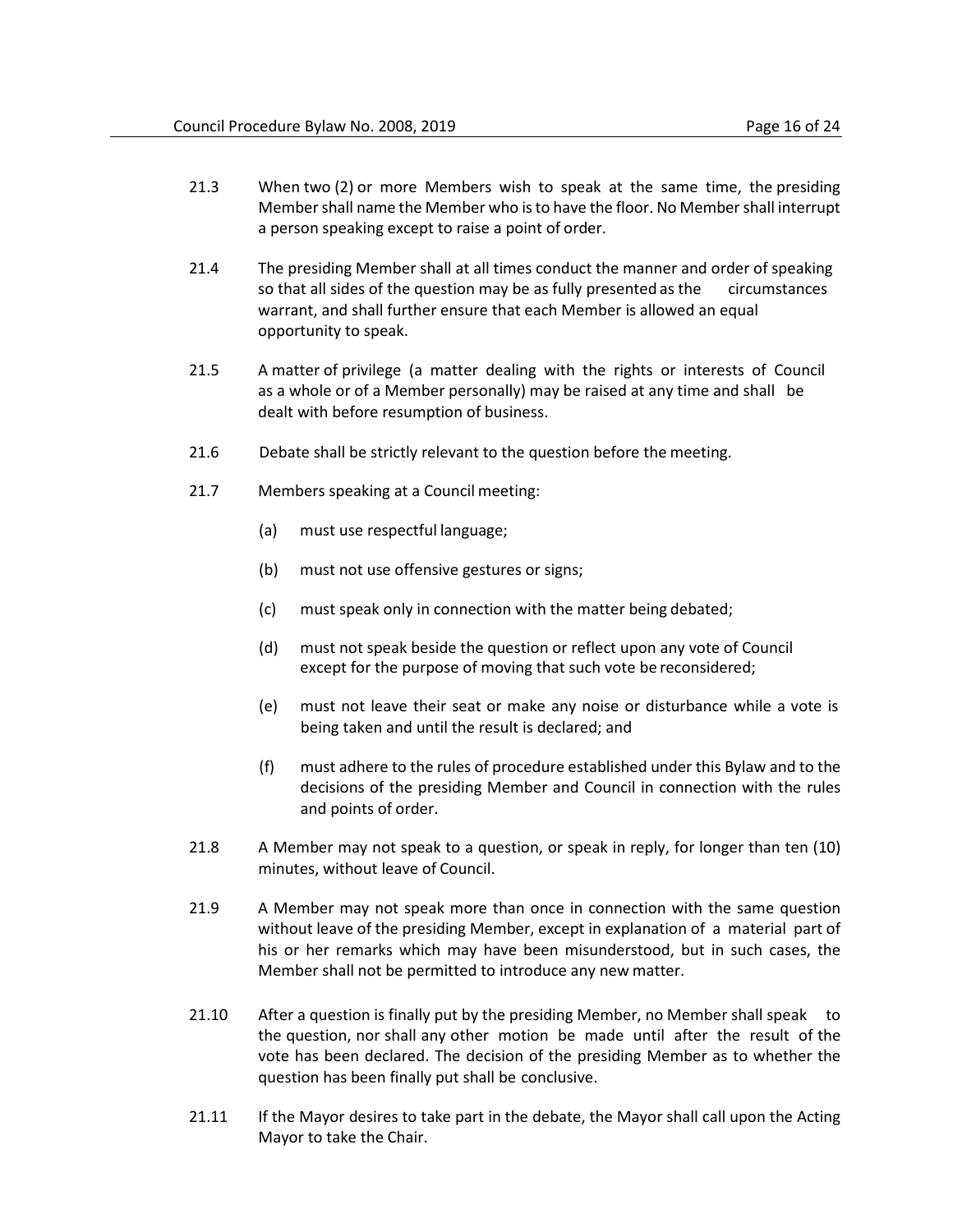- 22.1 Division 6 [*Conflict of Interest*] of Part 4 of the *Community Charter applies* to all Members in relation to:
	- (a) Council meetings;
	- (b) COTW meetings;
	- (c) Committee and Commission meetings referred to in sections 142 and 143 of the *Community Charter*; and
	- (d) meetings of other bodies established by Council that are subject to section 93 of the *Community Charter* [*application of rules to other bodies*].
- 22.2 The person recording the minutes of the meeting must record the Member's declaration, the reasons given for it and the time of the Member's departure from the meeting room, if applicable.
- 22.3 The Mayor or other presiding Member shall ensure that the Member is not present at the meeting at the time of any vote on the matter.

## **23. VOTING AT MEETINGS**

- 23.1 The following procedures apply to voting at Council meetings:
	- (a) all questions shall be decided by a show of hands, except where otherwise provided in this Bylaw;
	- (b) when debate on a matter is closed, the presiding Member must put the matter to a vote of Council Members by stating: "Those in favour?" (or amendment, as the case may be) and then "Those opposed?";
	- (c) after the presiding Member puts the question to a vote, a Member must not speak to the question or make a motion concerning it;
	- (d) a Council Member present at the meeting at the time of the vote who abstains from voting is deemed to have voted in the affirmative;
	- (e) if the votes of the Members of Council are equal for and against a question, the question shall be negative and the presiding Member shall declare the motion is defeated;
	- (f) in all cases where the votes include a vote or votes against a question, the presiding Member shall state for the record the names of those opposed to the motion; and,
	- (g) when a question under consideration contains distinct propositions, the vote upon each proposition shall be taken separately at the request of any Member.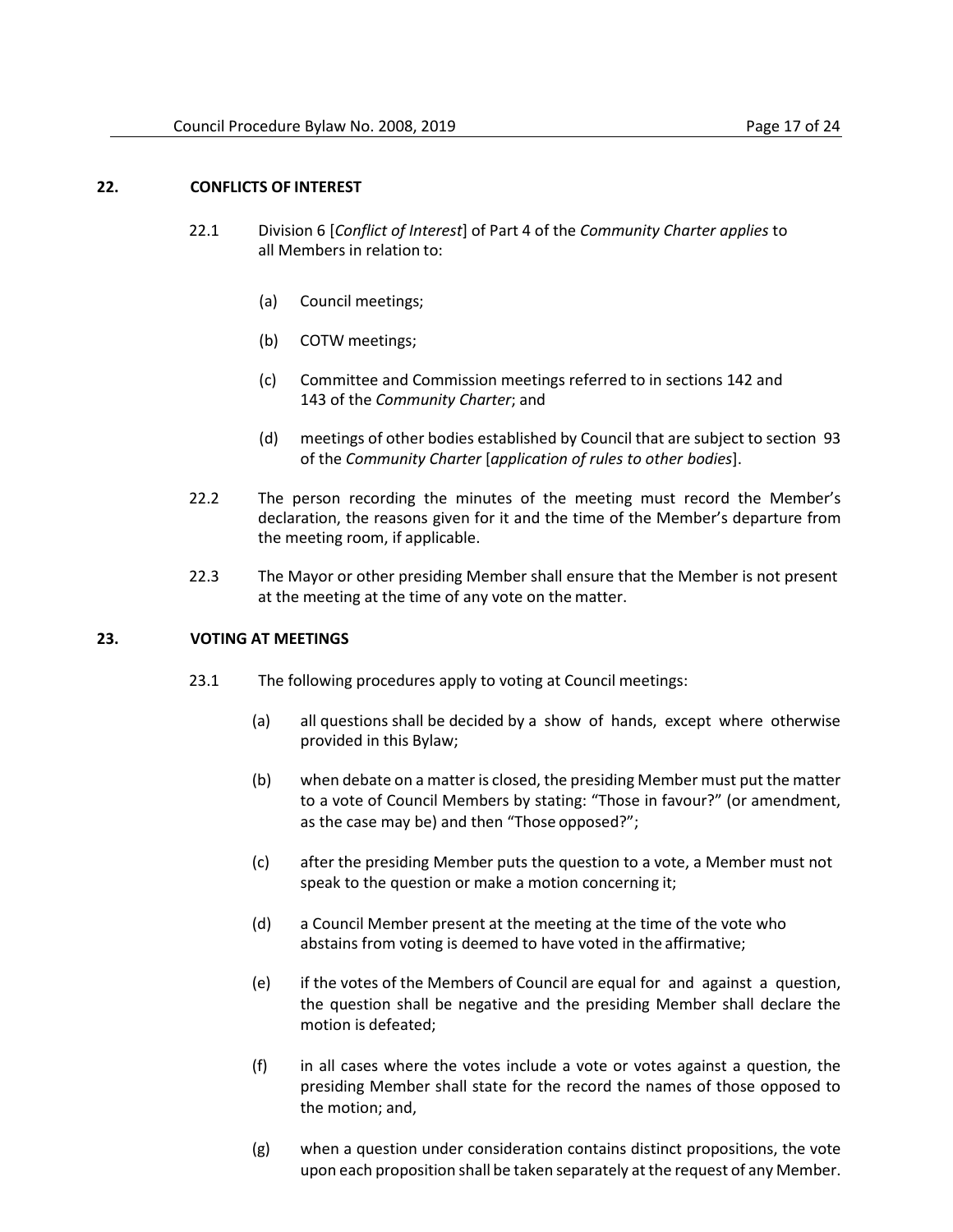# **24. MOTIONS**

#### **Motions Generally**

- 24.1 Every motion shall be recorded in the minutes, save and except for withdrawn motions.
- 24.2 Motions other than routine motions may be put in writing.
- 24.3 A Member may not introduce a motion in respect of a matter that has not been properly included on the agenda.
- 24.4 All motions of Council shall be moved and seconded before being debated or put from the presiding Member.
- 24.5 All Motions of Committees shall not require a seconder, and must:
	- a) first receive the acknowledgement of the Chair,
	- b) be captured by the Chair and the Recording Secretary, and
	- c) not be debated by any Member until after the motion has been captured by the Chair and the Recording Secretary.
- 24.6 All motions less than half a page in length that have been seconded shall be read by the presiding Member or the author of the motion before debate.
- 24.7 The Chair may offer final remarks before calling the question on the motion.

## **Notice of Motion**

- 24.8 A Member must give notice of a motion by:
	- (a) providing the Corporate Officer with a written copy of such motion to be added to the agenda no later than noon on the Wednesday preceding the next scheduled meeting, and the Corporate Officer shall add the motion to the New Business section of the agenda for said meeting; or
	- (a) providing the Corporate Officer with a written copy of such motion at a meeting of Council, and the Corporate Officer shall, upon the Member being acknowledged by the presiding Member and the notice of motion being read by the Member to the meeting, include it in the minutes of that meeting as a notice of motion and shall add the motion to the agenda of the next regular Council meeting, or to the agenda of a special Council meeting scheduled for that purpose.
- 24.9 A motion may not be considered at the same meeting at which the notice of that motion is introduced unless Council passes a resolution by two-thirds of the votes cast.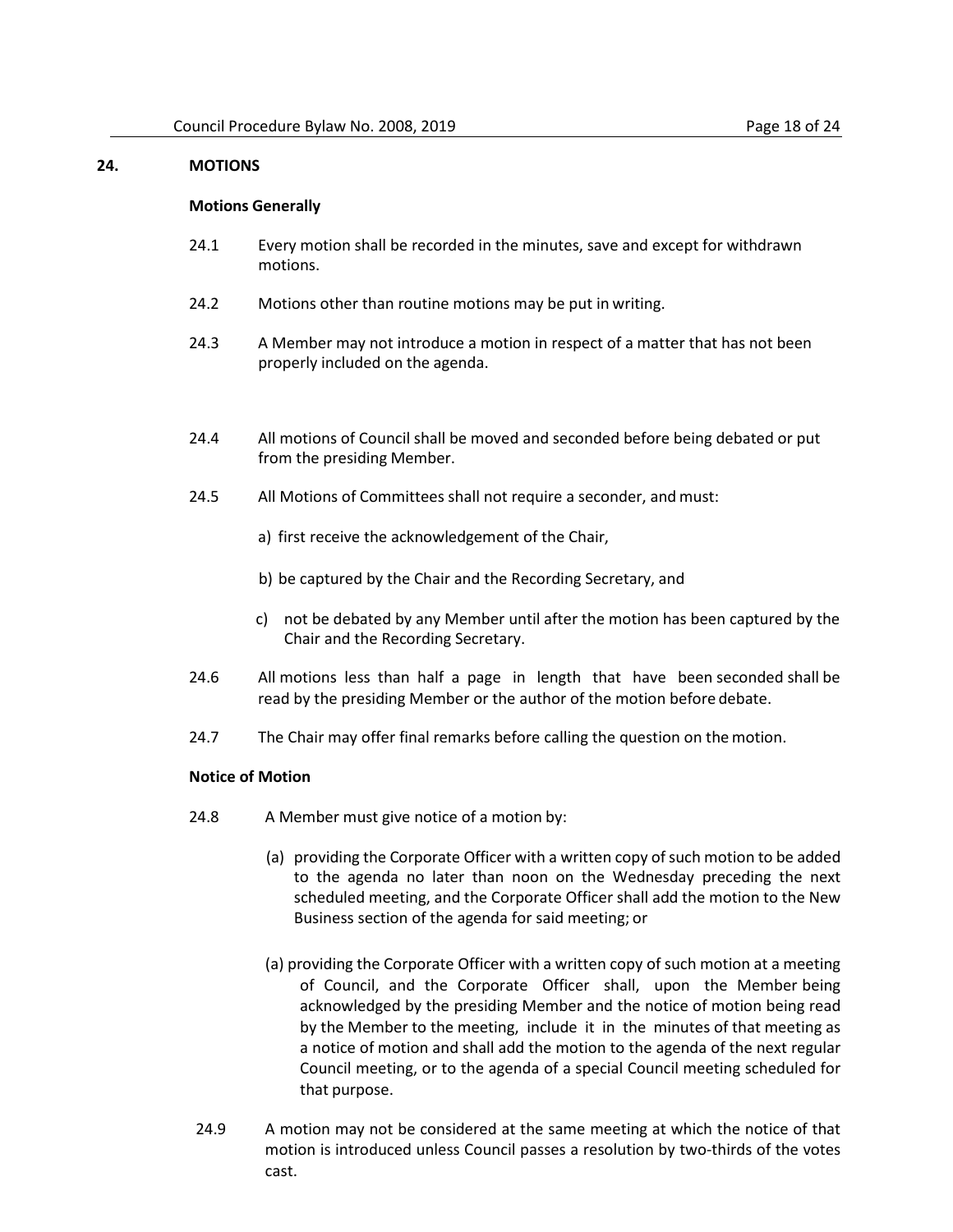- 24.10 No motion to amend a motion may be made if the amendment negates the motion which would be amended.
- 24.11 Members shall withdraw or decide an amendment to a motion before the main question is put to a vote.
- 24.12 A Member may move to amend a motion being considered by Council.

## <span id="page-18-1"></span><span id="page-18-0"></span>**25. RECONSIDERATION**

#### **Reconsideration Motion by a Member**

- 25.1 Subject to section 25.7, a Member may, at the same meeting or at the first meeting next held, move to reconsider:
	- (a) a matter on which a vote, other than to postpone indefinitely or to table, has been taken;
	- (b) an adopted bylaw after an interval of at least 24 hours following its adoption,

and must state their reasons for moving the reconsideration motion.

- 25.2 A motion to reconsider under sectio[n 25.1 m](#page-18-0)ust be seconded.
- 25.3 Council must not debate the main matter referred to in section [25.1,](#page-18-0) unless the motion for reconsideration is adopted in the affirmative by a majority of the Members present.
- 25.4 Council shall not reconsider any question more than once, nor shall a vote to reconsider be reconsidered.

#### **Reconsideration Motion by the Mayor**

- 25.5 The Mayor may require a matter to be reconsidered in accordance with section 131 of the *Community Charter*.
- 25.6 The Mayor may state his/her reasons to Council. The Corporate Officer shall record in the minutes the reasons, suggestions or amendments of the Mayor.

#### **Rules Applicable to Reconsideration Motions by Mayor or Council**

- 25.7 Council may only reconsider a matter that has not:
	- (a) had the approval or assent of the electors and has been adopted;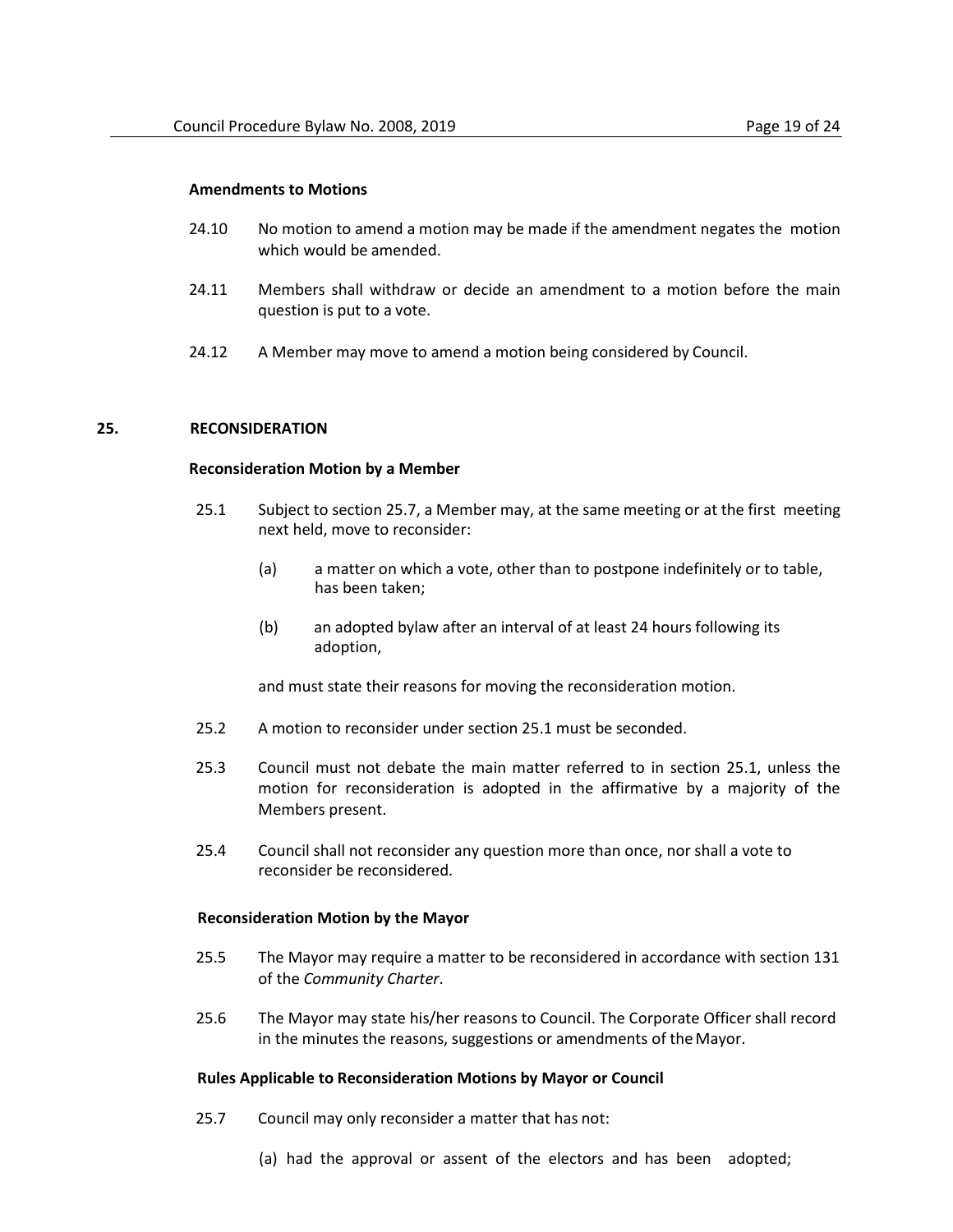- (b) been reconsidered under this Bylaw or underthe *Community Charter ;* and
- (c) been acted on by an officer, employee, or agent of theDOCS.
- 25.8 Upon reconsideration of a matter pursuant to this Article [25,](#page-18-1) Council shall, as soon as convenient, consider the reasons and either reaffirm or reject the bylaw, resolution or proceeding, and if rejected, it is deemed repealed and is of no force or effect.
- 25.9 The rejected bylaw, resolution or proceeding shall not be reintroduced to Council for six (6) months, except with the unanimous consent of Council.
- 25.10 The conditions which apply to the passage of the original bylaw, resolution or proceeding apply to its rejection.

#### **26. BYLAWS**

- 26.1 A paper or electronic copy of every proposed bylaw shall be provided to each Member before it is presented to Council for first and subsequent readings.
- 26.2 Every proposed bylaw, except a bylaw requiring a public hearing, may be introduced and given first, second and third readings at the samemeeting.
- 26.3 Where the *Local Government Act* or *Community Charter* requires that a public hearing be held, the bylaw shall be initially presented for first and second readings with the public hearing to be held following second reading and prior to third reading and adoption.
- 26.4 Despite the requirements of the *Community Charter* and the *Local Government Act*, Council may adopt a proposed official community plan or zoning bylaw at the same meeting at which the plan or bylaw passed third reading.
- 26.5 A copy of every bylaw shall be endorsed by the Corporate Officer and the Mayor or other presiding Member of the Council meeting at which it was adopted, and the Corporate Officer must have it placed in the District's records for safekeeping and endorse upon it:
	- (a) the DOCS's Corporate seal; and
	- (b) a record of the stages through which it has proceeded.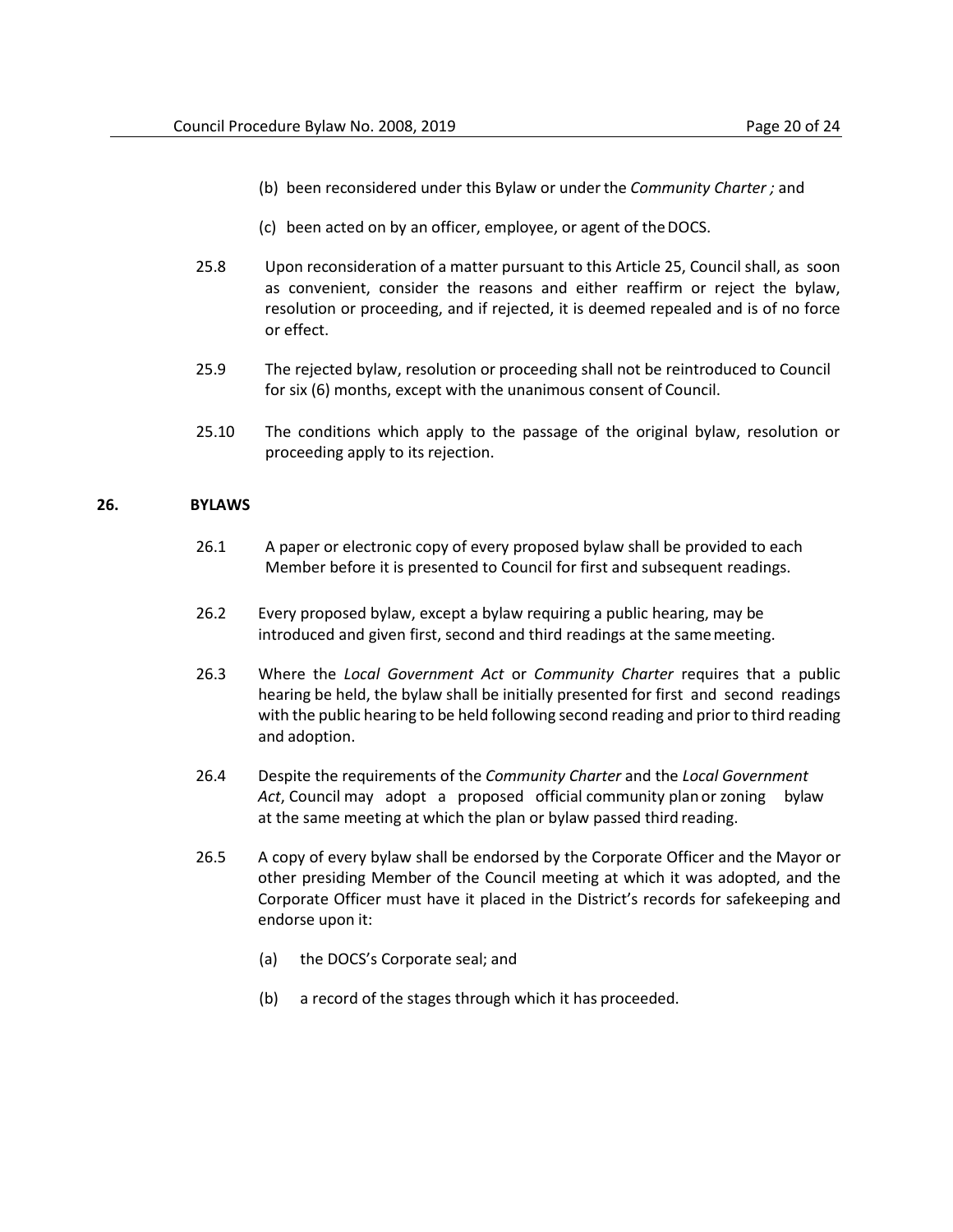# **27. COMMITTEE OF THE WHOLE**

#### **Purpose of Committee of the Whole**

- 27.1 The purpose of the Committee of the Whole (COTW) is to consider:
	- (a) Annual Budget
	- (b) Strategic Priorities and Projects
	- (c) Council Policies
	- (d) Long term planning and policy development
	- (e) Complex administration, finance, and land development issues
	- (f) Any other matters that require in depth consideration by Council

#### **Time and Location of Committee of the Whole Meetings**

- <span id="page-20-0"></span>27.2 At any time during a Council meeting, Council may by resolution passed by majority vote go into COTW. On adjournment of the COTW meeting, Council will resume the Council meeting.
- 27.3 COTW resolutions will be presented to Council for Council's consideration.
- 27.4 In addition to sectio[n 27.2,](#page-20-0) a meeting, other than a standing or select Committee meeting, to which all Members of Council are invited to consider but not to decide on matters of the DOCS's business, is a meeting of theCOTW.
- 27.5 COTW meetings shall be held:
	- (a) in the Council Chamber at the DOCS Offices, commencing at 7:00 p.m., unless otherwise determined by resolution of Council;

and

- (b) no longer than three (3) hours on the date scheduled for the meeting unless resolved by majority vote to proceed beyond that time.
- (c) COTW meetings shall be chaired by the appointed Acting Mayor for the month in which the COTW meeting is held.

#### **Rules of Procedure fo**r **Committee of the Whole**

- 27.6 The rules of procedure of Council shall be observed in COTW as far as may be applicable. All motions of COTW shall not require a seconder.
- 27.7 The COTW may not pass a resolution or adopt a bylaw that is required to be dealt with in an open meeting of Council.
- 27.8 Discussion in COTW shall be strictly relevant to the item or clause under consideration.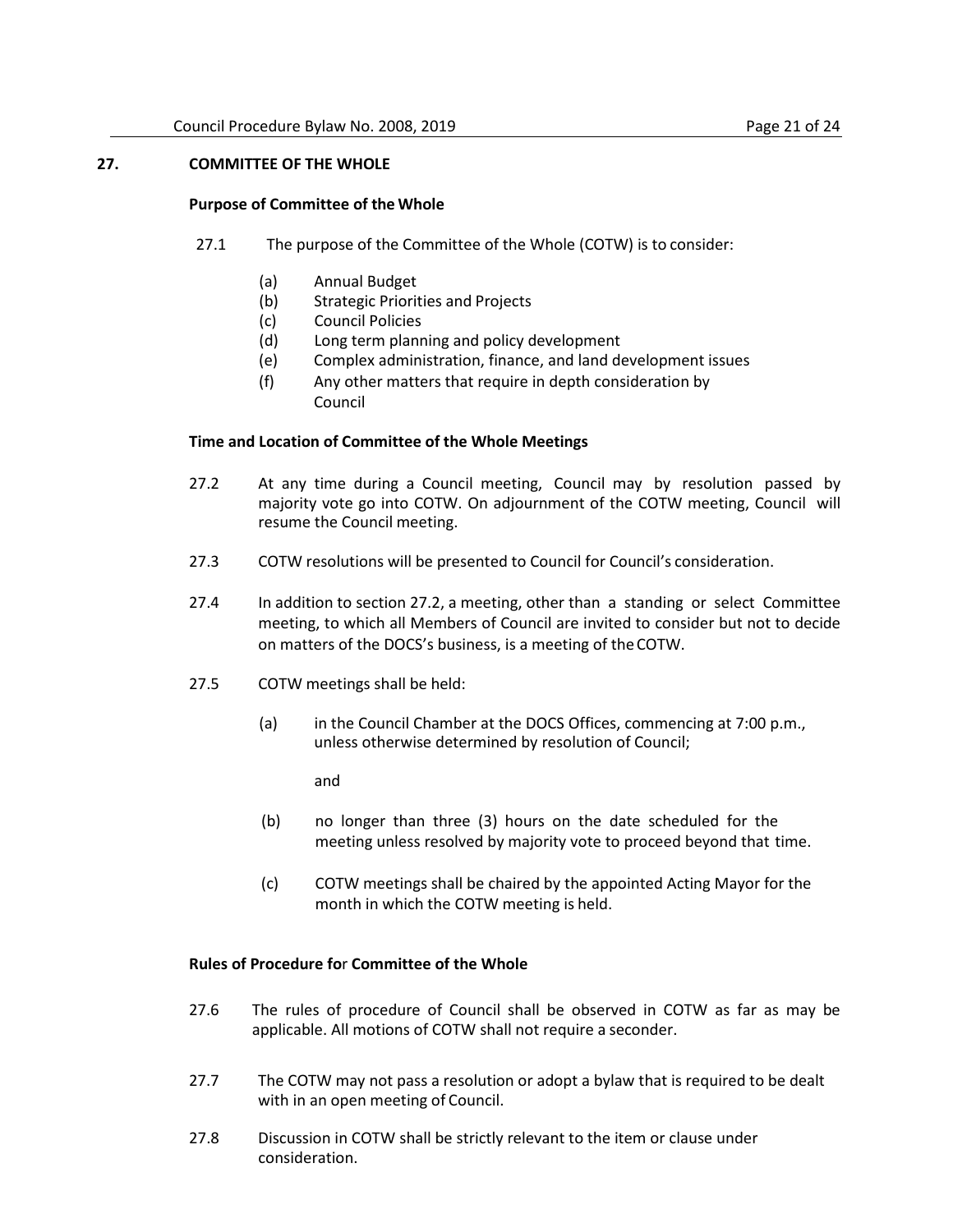- 27.9 Following consideration and approval of COTW agenda items, the COTW must refer matters back to Council for approval.
- 27.10 The minutes of the COTW shall be adopted at a regular meeting of Council as soon as practicable.

## **Order of Business for COTW Meetings**

- 27.11 The Order of Business at all COTW meetings shall be as follows:
	- Call to Order
	- Acknowledgement
	- Approval of Agenda
	- Adoption of Minutes
	- Presentations
	- Unfinished Business
	- New Business
	- Adjournment

# **28. STANDING AND SELECT COMMITTEES**

#### **Purpose of Standing Committees**

- 28.1 In accordance with the *Community Charter*, the Mayor must establish standing Committees for matters the Mayor considers would be better dealt with by committee, and must appoint persons to those Committees.
- 28.2 Each standing Committee shall have terms of reference approved by Council.
- 28.3 Standing Committees must consider, inquire into, report, and make recommendations to Council about the following matters:
	- (a) matters that are related to the general subject indicated by the name of the committee;
	- (b) matters that are assigned by Council; and
	- (c) matters that are assigned by the Mayor.

#### **Purpose of Select Committees**

- 28.4 In accordance with the *Community Charter*, Council may appoint a select Committee to consider or inquire into any matter and report its findings, opinions and recommendations to Council.
- 28.5 Each select Committee shall have terms of reference approved by Council.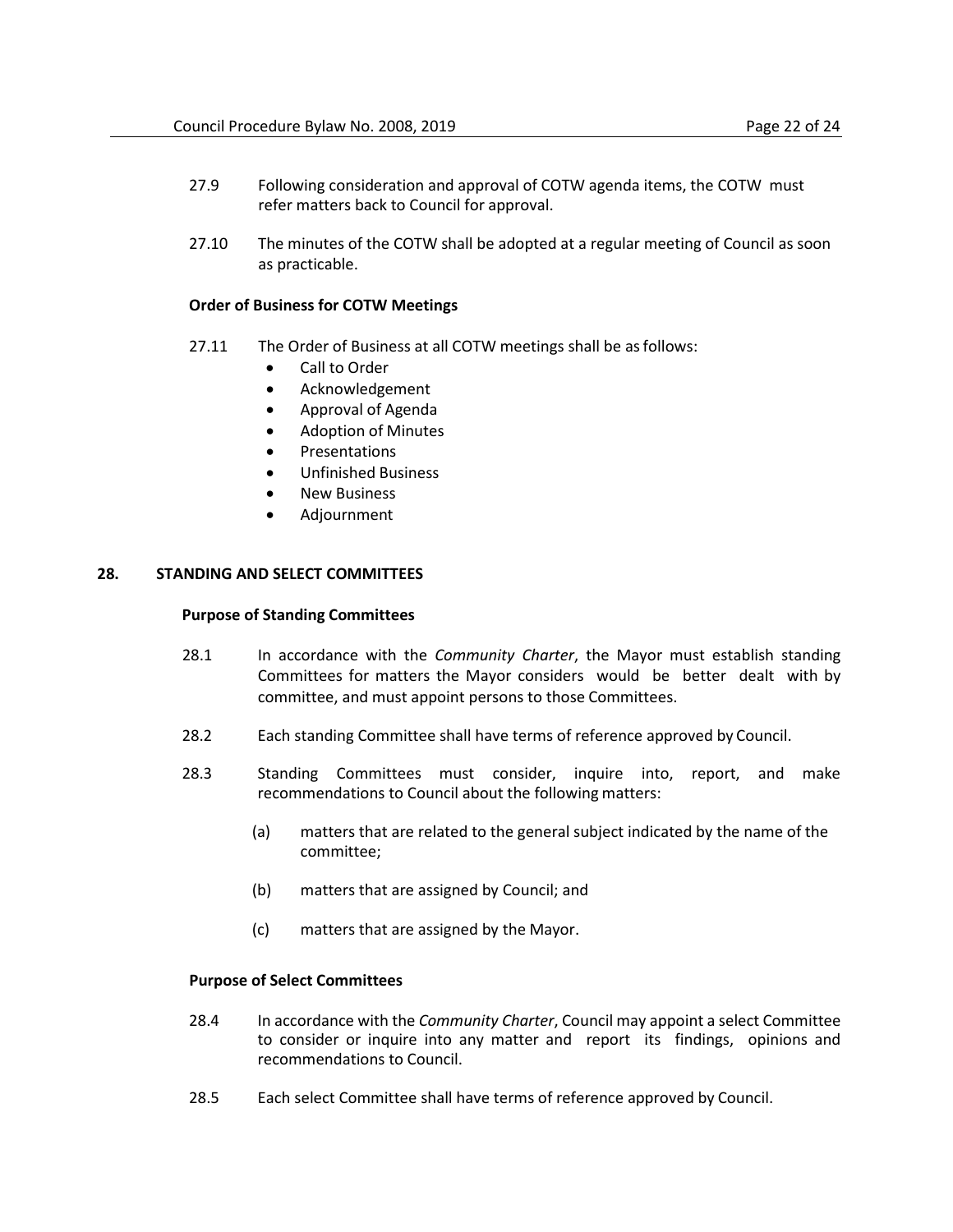#### **Rules of Procedures for Standing Committees and Select Committees**

- 28.6 The order of business at all Standing and Select Committee meetings shall be as follows:
	- Approval of Agenda
	- Adoption of Minutes
	- Unfinished Business
	- **New Business**
	- Adjournment
- 28.7 At least one Member of Council must be placed on a Standing or Select Committee; the first named Member of any such committee shall be the Chair of that Committee unless otherwise provided.
- 28.8 The rules of procedure of Council shall be observed in all standing and select Committees as far as may be applicable.
- 28.9 Standing and select Committees must report and make recommendations to Council when and as directed by Council in the Committee's terms ofreference.
- 28.10 Council members who are not Members of a Committee or Commission may attend those meetings, but shall not be allowed to vote nor may they take part in any discussion or debate except by unanimous vote of the Committee or Commission.

## **29. COMMISSIONS**

- 29.1 Council may establish and appoint Commissions in accordance with section 143 of the *Community Charter* [*municipal commissions*].
- 29.2 Each Commission shall have terms of reference approved by Council.

## **30. APPOINTMENTS TO COMMITTEES AND OTHER APPOINTMENTS**

- 30.1 In addition to appointments to select Committees and Commissions, Council is required by provincial legislation to appoint representatives to various other external committees, commissions, or boards. If there are more Members requesting appointment to a specific Committee, Commission or other committee, commission or board than the available positions, balloting will occur as follows:
	- (a) Council shall appoint a chief election officer to conduct the balloting;
	- (b) each Member present at the meeting has one (1) vote;
	- $(c)$  in the event of a tie vote for the available position(s) on the Committee, Commission or other committee, commission or board, the names of the candidates tied shall be included on another ballot and a second round of balloting shall be conducted; and